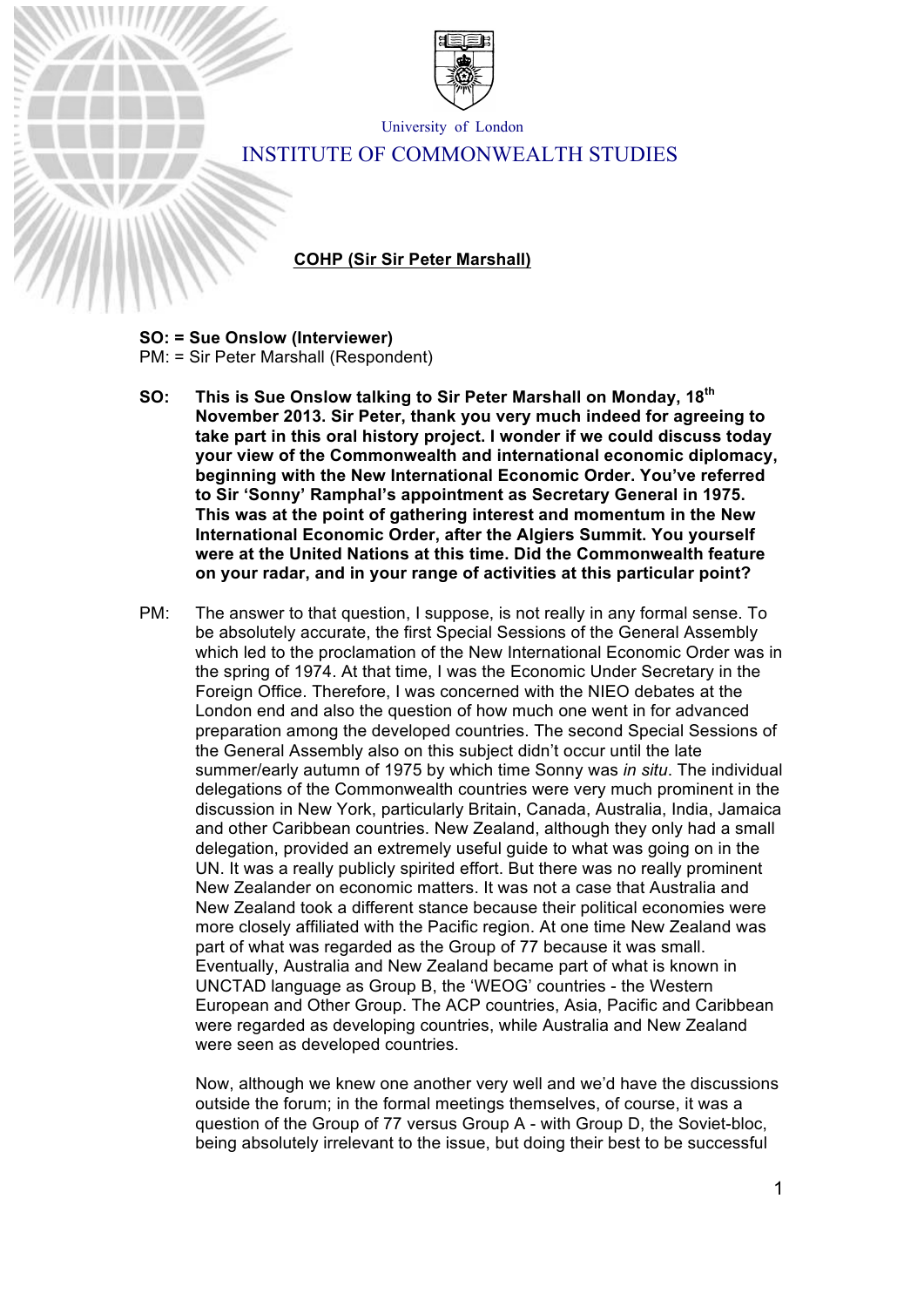jackals or hyenas getting something out of it. The Soviet-led bloc just joined in denouncing imperialism. Now, once I became the minister in the UK delegation to the UN, in charge of all of this side of the house, in the autumn of 1975, for the next four years I had a marvellous opportunity of talking to my fellow Commonwealth delegates. Without going into the question of a formal Commonwealth movement or a meeting, we never acted as a *bloc* because we were in negotiating terms on different sides. That didn't mean one couldn't talk very much as friends and as people who had a common approach to a lot of the problems. What I did personally was switch the debate from the New International Economic Order which was setting government against government, to an International Development Strategy [See Sir Peter Marshall. 'The North South Dialogue. Britain at Odds', in Eric Jensen & Thomas Fisher (ed) *The United Kingdom – The United Nations* (Macmillan, 1990]. I did this to prevent others setting the agenda; the right way to deal with international organisations is to set the agenda yourself. The OECD was a factor; I used the EEC. But the idea was to get Group B mobilised around thinking in terms of a strategy, rather than the NIEO. Eventually this is what happened, and the NIEO disappeared from the scene. Once the Cold War was over, there were agreed statements at the summits in 1995 – the  $50<sup>th</sup>$ anniversary of the UNO, the Millennium Declaration and then the 2005  $60<sup>th</sup>$ anniversary.

With the IDS (International Development Strategy), there was no thought of a fundamental restructuring of the international economic or financial system. It was more getting people to agree what could be done to better the lot of the ordinary individual. Structural adjustment and conditionalities were the function of the World Bank and the International Monetary Fund. That didn't come into it, really. It was extraordinary how far the Bank and the Fund contrived to keep their discussions to themselves, and not to get involved in New York (discussions and debates) more than they had to; and not to let the politicians in New York come down and interfere in Washington. One of the great advantages of my being in the Secretariat was I could get into both; I had observer status with the Joint Development Committee in Washington, and of course the Secretariat had observer status at the General Assembly in New York. I was not hampered by the wall that treasury officials and ministers of finance liked to build up between what they did in Washington and what had been done in New York.

### **SO: Was the 1981 Berg Report then running ideologically counter to the debates on NIEO in New York?**

PM: Yes, it did. It originated with the World Bank. It was a Bank initiative. I think it is quite true. The IDS really did straddle what was going on in Washington and what was going on in New York. The man who helped this was Sonny, because he was a member of the Brandt Commission. At the Commonwealth Secretariat, we therefore had a chance (to influence debate). The Brandt Commission ended up as a world summit, the World Economic Summit in Cancun. Once you get heads of government involved, you are going to straddle everything. In New York it is predominantly Ministers of Foreign Affairs - except in the cases where heads of government came to address the General Assembly and then skid-addled - whereas the treasury and development ministries focussed on Washington. One of the great achievements of the Brandt Commission was that it straddled the two. It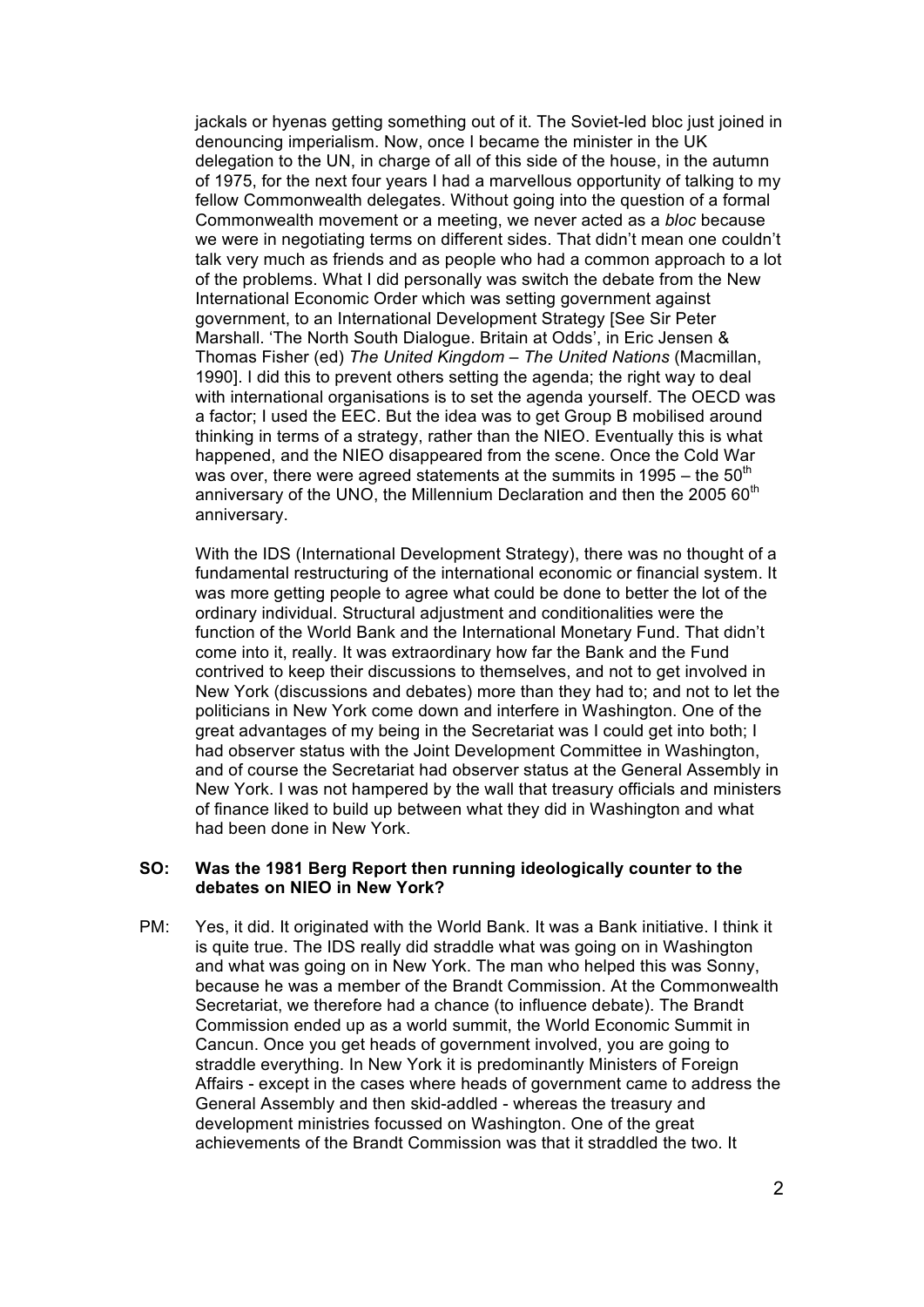comprised experts on economic affairs, and foreign affairs; and Sonny was very much a member of both groups.

- **SO: Your comments suggest that there was enormous intellectual interest in and energy directed towards the NIEO; but then there was a critical point at the end of the '70s and the beginning of the '80s, typified by the Cancun World Economic Summit, which saw the publication of the Berg report, and initiation of the structural adjustment era. Developing countries had become increasingly indebted in the 1970s, and confronted by rising energy costs, inflation and stagnating growth rates. The prescription from the IMF and the World Bank were STAB/SAPs - stabilisation loans and structural adjustment, with the conditionalities of tariff reduction, deregulation, flexible exchange rates, liberalization of economies, and contraction of the public sector employment. Was this part of the great discussion?**
- PM: Absolutely. This is where the word 'governments' comes in. Sonny and the former Swedish prime minister, Ingmar Carlsson, were on the 1987 independent commission. We started to use the term 'governance', rather than 'government'. The Brundtland Commission (report) was entitled 'Our Common Future'; and then the Carlson-Ramphal Commission was 'Our Global Neighbourhood'. The origin of it all was the Pearson Commission's 'Finance For Development' in 1968. The definition of 'governance' in the Carlsson-Ramphal Commission is:

'The design of governance is the sum of the many ways in which individuals and institutions, public and private, manage their common affairs in good formal institutions and regimes empowered to enforce compliance that people have agreed, obviously, to have been in their interest.' This is the beginning of networking.

The question is how do you slide from inter-governmental economic negotiations to the sort of global *engrenage* which is set out in the 2005 World Summit Conclusions.

#### **SO: How did the Commonwealth fit into this shift towards globalisation?**

PM: Well, the answer is of course, well, with Sonny's participation out of these commissions, but also if you look at the reports of Charles Gunawardena, and indeed the communiqués that we wrote, we had this wonderful Commonwealth government and the Commonwealth group on climate change and sea level rise which we agreed that in '87 meeting in Vancouver, with that strange man from the Maldives – President Gayoom. Anyway, I think it's probably in here. I think that maybe the man who understands most of this is Richard Jolly. Do you know him?

#### **SO: I know of him.**

PM: Tell him, you want to come and see him; again, take my name in vain, but he wrote or organised a marvellous book on the history of UN ideas. You see, a lot of all this thinking came out of the UN. People of that sort, such as Barbara Ward, and Sir Robert Jackson (a.k.a 'Jacko').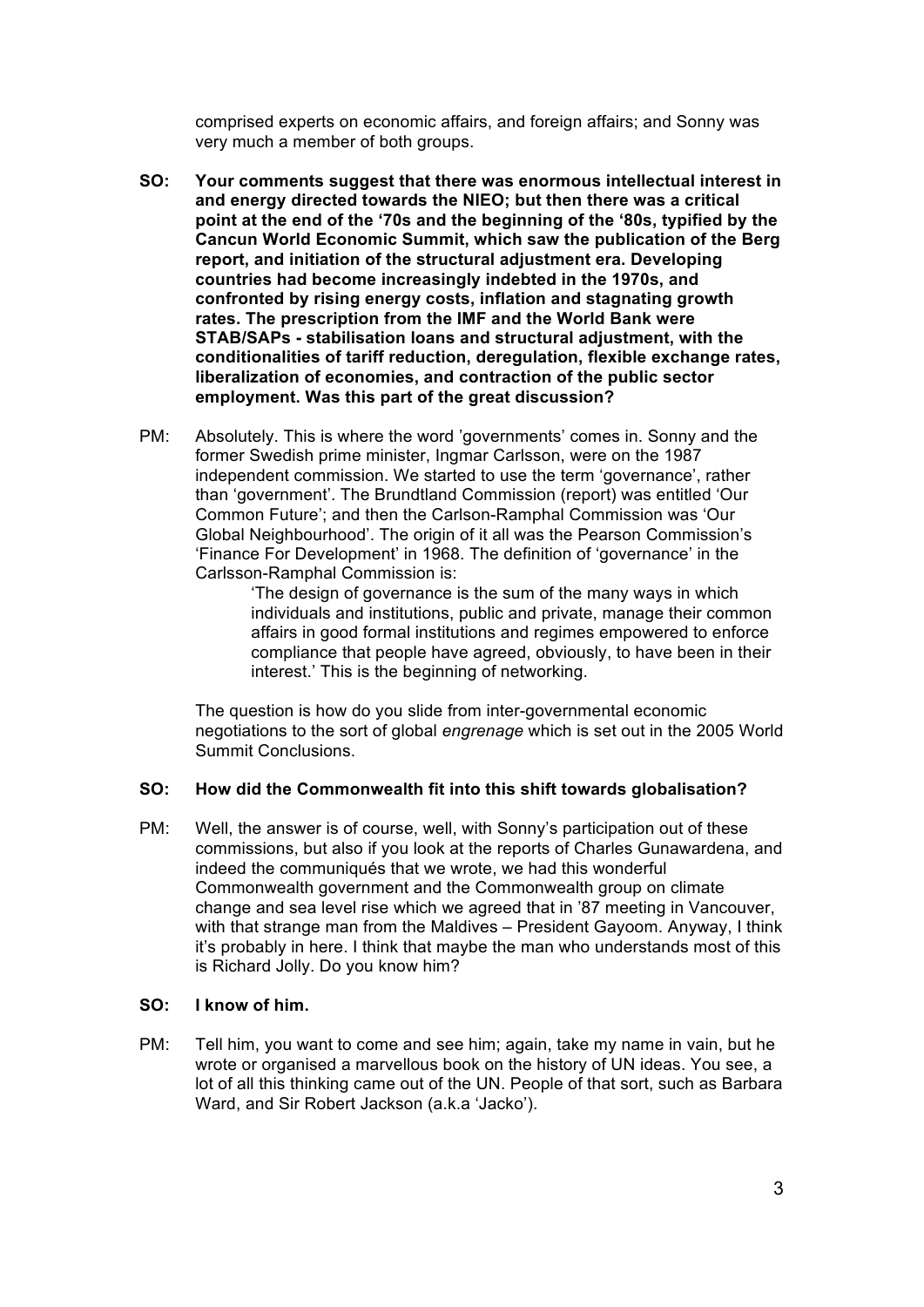- **SO: Was the Commonwealth - I can't say 'a nursery school' because that implies something derogatory – an intellectual forcing shop, or think tank for these ideas which then gained credibility and traction in a wider UN context? I'm just trying to situate the Commonwealth and individual people in the realm of economic and developmental ideas.**
- PM: No, I don't think so. People probably wouldn't associate it with the Commonwealth as an entity. They knew that so many things emerge from the Commonwealth.

### **SO: From the Secretariat, but also from individual Commonwealth countries?**

PM: That's right. You see, this is where the networking comes in. The Commonwealth never operates or only very rarely operated as a *bloc* in the UN.

# **SO: It didn't operate as a bloc in GATT either.**

PM: No, that's right. On the other hand, because we'd like to do these things around the edges, what goes on in the formal proceedings in any organisation matters less than what is going on in the outside.

# **SO: Peripheral diplomacy, yes.**

PM: Once you're in somewhere and you can do something about it. That's why the French are right to say *'Les absents ont toujours tort.'* I don't know what Cameron will have done at the Sri Lanka CHOGM, or how much of a dent he's made on Rajapaksa.

# **SO: Sonny Ramphal's comment at the 'Ghosts of CHOGMs Past' meeting at the Institute of Commonwealth Studies last week, was 'An empty chair doesn't say anything.'**

- PM: That's right. That's quite right.
- **SO Sir Peter, you were the first British diplomat to occupy a serious niche in the Secretariat. (I understand that a top British civil servant was briefly a DSG, but quit after a few months.) Please could I ask you about the Commonwealth and HIPC: the issue of Heavily Indebted Poor Countries, and debt relief. You've commented elsewhere that Nigel Lawson as the British Chancellor had floated the idea of debt relief on heavily indebted poor countries in the 1980s when he was Chancellor, at a Commonwealth Finance Ministers Meeting.**
- PM: That's right. The Secretariat invented some software for debt management. This is on a technical assistance level. We had this group on debt relief and under the eccentric chairmanship of Harold Lever, described as the best Chancellor of the Exchequer Labour never had. He had this great duplex in Eaton Square; it was full of Fabergé eggs and things. He was a wonderful man, but a nightmare to work with! We did a great deal of work on the whole debt question, including the management of debt to help small, vulnerable countries. It aroused a great deal of interest in the IMF.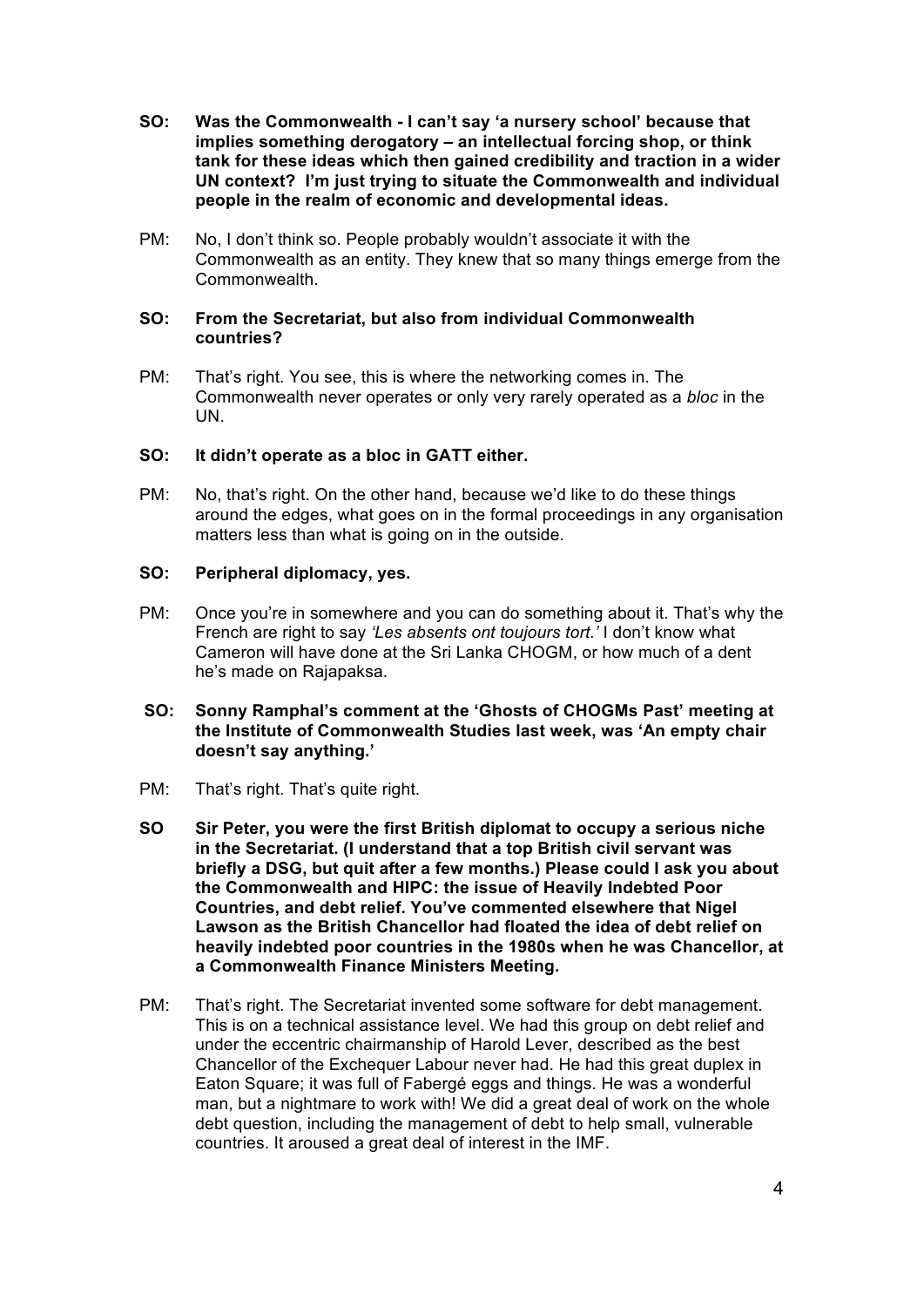# **SO: This group was the initiator?**

PM: This was all done by the technical experts in the Commonwealth Secretariat.

### **SO: How did you attract the IMF's interest?**

PM: Well, we took it to them. Obviously, not only 'we' but the beneficiaries, as it were; but certainly it aroused a great deal of interest. Frankly, I cannot remember exactly the mechanics, but, as they say in diplomacy, 'we did not fail to bring this to the attention of the IMF.'

# SO**: Sir Peter, by the mid-1980s, economic problems and issues for developing countries were still very much part of the international debate; this was also when the Soviet model started to falter, with sluggish growth in the USSR and growing problems in Eastern European economies.**

PM: While the New International Economic Order was holding the fort, the whole question of oil - and most of the difficulties were arising from the cost of oil - it was obvious that you were not going to solve the real problems by intergovernmental economic negotiation. The real problem was raising the living standards of people worldwide, and there was already in existence, something called the International Development Strategy. You'll find it all in here, the IDS. I took the lead on this. I persuaded the EEC that we should submit a paper saying that the most important thing to do was to concentrate on the International Development Strategy as a whole, as distinct from intergovernmental economic negotiations, because it was already clear that social questions were being neglected and at the end of the day they were more important than economic negotiation.

Now, I can't remember exactly how this worked but this was towards 1979. In UN terms, here was a concentration on the IDS, the International Development Strategy, as distinct from the NIEO. At the same time, under the auspices of the World Bank, the Brandt Commission on North-South had started, with the same very wide coverage. One of the great recommendations it made was that there should be the first ever world summit on all these problems (The World Economic Summit) which in fact took place in Cancun in October 1981 with Reagan there and Mrs. T, amongst others. Now, at that meeting which represented in effect the last occasion on which the Group of 77 had a series of economic demands on the developed countries. They put forward, again, I cannot remember exactly what happened but I think they eventually got down to the four main points. Reagan and Mrs. T and others were prepared to wear two of them, but not the other two.

Now, the Group of 77 was stupid enough to say, "No, it's got to be all four". Whereas if they'd taken the two, they would have registered a very considerable success. But they were so used to saying, 'We want it all, and we want it our way', without really understanding the significance of what they were doing. There was no particular Commonwealth developing country within the Group of 77 taking a lead on this. I don't remember who the principal operating countries were on behalf of the G-77 at Cancun: mainly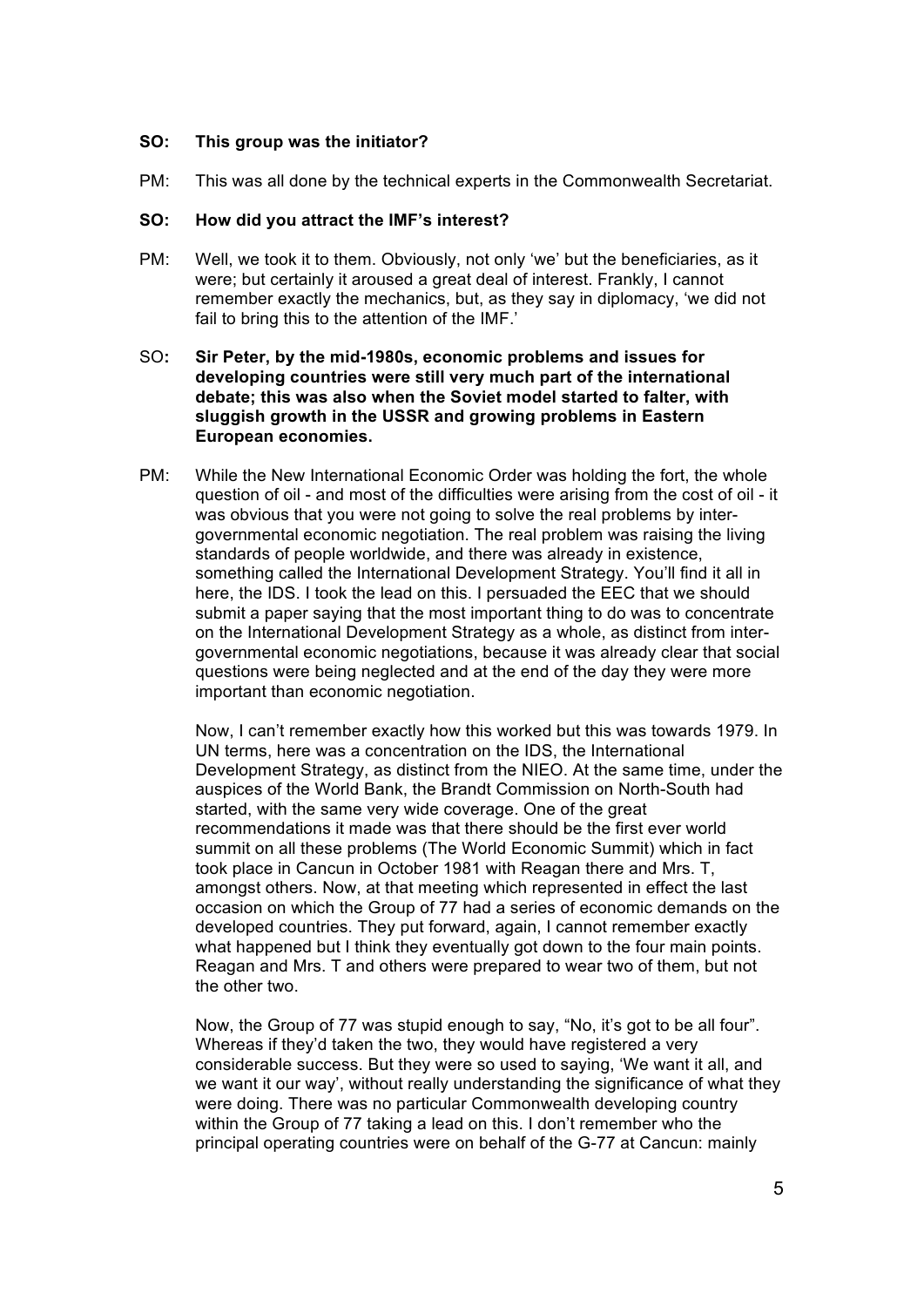Mexico. The trouble was relations between the Unites States and Latin America were always much more confrontational than relations between Britain and the developing countries of the Commonwealth. I suppose it's not least because of the division of language.

After that, the heat went out of the NIEO as such and there came much more concentration on the whole problem of development and development cooperation. There were then these series of mega-UN conferences on all sorts of social issues, water, population, the role of women, and of course the environment. That went on to the '80s and '90s. You then get into '95 and 2000 and 2005, declarations from the UN which were only made possible at the end of the Cold War. Before this, the UN was so polarized by the Cold War, this was not possible. Now it was possible, covering these very wide agendas. You may remember at the Commonwealth Secretariat Witness Seminar, I circulated the Heads of Agreement on items agreed in the 2005 declaration.

That shows just how wide a degree of consensus there was on what the world's problems were, and that shows that the NIEO was dead and buried. What you're really talking about now is the world agreement on a large number of problems and what's got to be done about them.

#### **SO: What were your own views about conditionalities and structural adjustment?**

- PM: The simple answer is the Bank is really a fund, and the Fund is really a bank. By that I mean, if you are giving money out for development, you have to have some rules and *quid pro quo* to justify giving money, especially at concessional rates. There is no such thing as money without strings. The trouble was the conditionality with the IMF was all too often devaluation.
- **SO: I also put this question to Indrajit Coomaraswamy, as a former Governor of the Central Bank of Sri Lanka, and then at the Commonwealth Secretariat. I asked him if there was a Commonwealth Secretariat inhouse view of structural adjustment. His response was, 'We took the view, Sue, that yes, it was fine in principle but it should have been implemented with more of a human face.'**
- PM: I think that's right. There is exactly the same problem in the EU now, with the mendicant countries. It is very difficult: how to balance out the desire to help people, and 'moral hazard', and at the same time not let anyone get the idea that there is any money going for free.

I used to say to everybody who would listen, the United Nations is three communities. It is a political community in a sense that you are dealing with legitimate differences between one sovereign country and another. It is also a community of management as to what it does collectively through its various programmes. It's also a community of reflection because there's a great deal of common thinking going on, in which delegations and the Commonwealth Secretariat can take part unofficially or indeed outside the ambit of the UN. There were organisations like The Stanley Foundation and various others which encouraged the informal discussion of UN problems in private or informal circumstances. I have great respect for The Stanley Foundation and I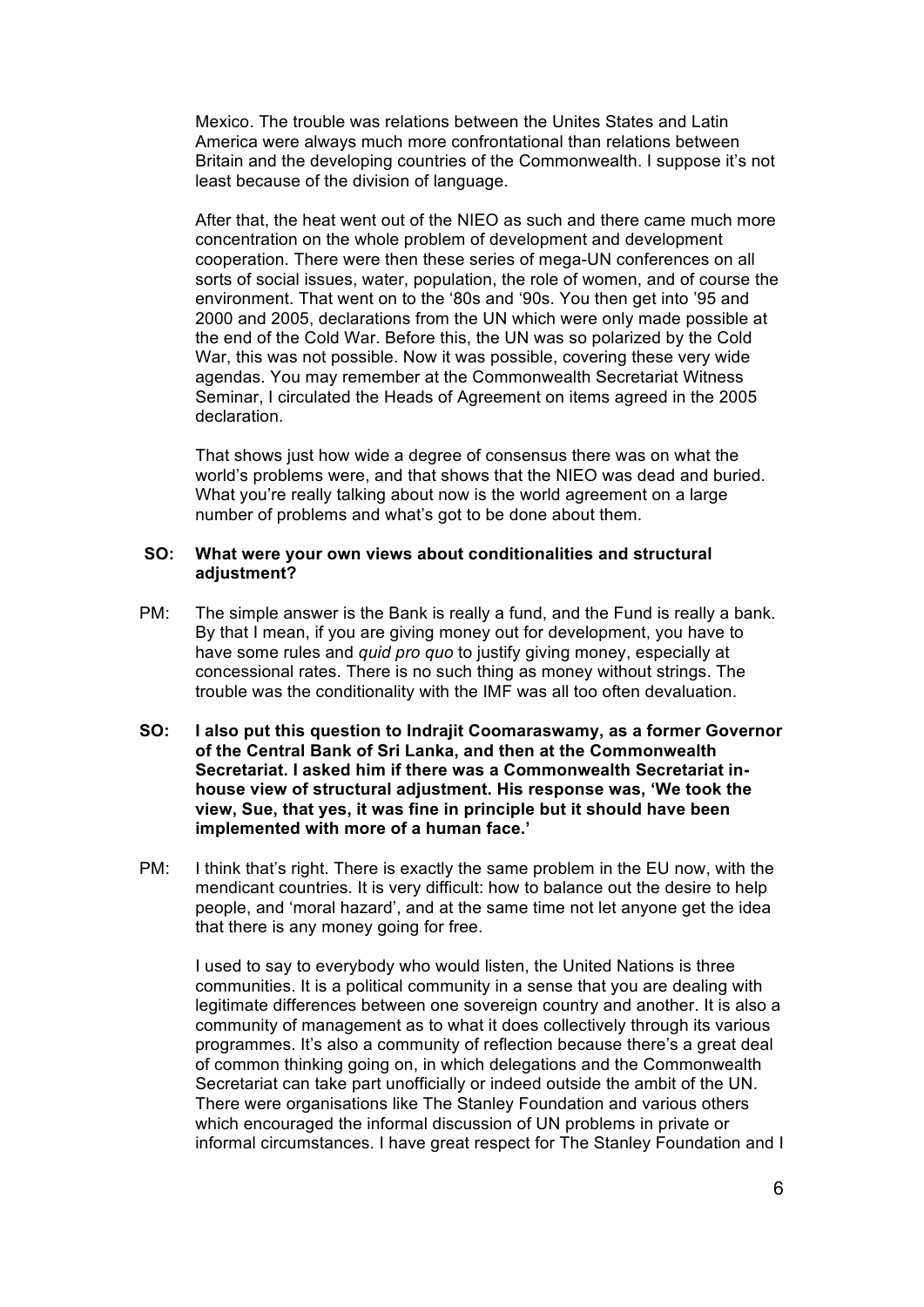think it's still going strong. In other words, when you are talking about how the New International Economic Order, as adopted in General Assembly resolutions, is going to work out in practice? The answer is it works out in practice according to how the delegations cooperate with one another.

Now, at the same time Sonny's great contribution was that here was a Secretary-General who understood the nature of the North-South dialogue, and in his capacity as Secretary-General of the Commonwealth, could bring together people from both sides of the discussion and look at the problems dispassionately and more constructively. As you know, during his time, there was a very large number of expert groups on economic issues brought together in that book edited by Charles Gunawardena (*International Economic Issues: contributions by the Commonwealth 1975-1990* The Commonwealth Secretariat, 1990). No other international organisation has produced anything of that quality and indeed the Commonwealth Secretariat has not produced anything itself of this sort since then. What particularly attracted me to coming into the Commonwealth Secretariat rather indirectly was that when at the CHOGM meeting in Melbourne in 1981, the Commonwealth agreed to set up a working group on obstacles for the North-South dialogue. I immediately wrote to Sonny saying, "What a good idea this is, and if I can do anything to help, well, let me know," History will relate that he took that as a signal that he wouldn't at all mind having me in the Commonwealth Secretariat. But, in fact, I was nominated by the British government who saw the light. The British had never had a senior post to the Commonwealth Secretariat before my time. Some names had been put forward before, but in those days you had to be elected, and British nominees were not popular. Furthermore, the whole area of dealing with the Third World was unfashionable, so no one had specialised in this; therefore the number of people able and willing to do it, could be counted on the fingers of one hand. I, on the other hand, was an expert (See also See Sir Peter Marshall submission to The Think Tank Report on the Role of the Foreign Office, FCO White Paper, 1978).

### **SO: In that you were a remarkable diplomat as you were able to straddle the political worlds of New York, and the economic discussions in Washington, were you in any way involved in trying to moderate those who believed themselves to be 'armed with hammers'?**

PM: We did it not directly, except I used to shuttle between the two and talk to delegations both in Washington and New York. But also we really did it through the whole series of reports at the Commonwealth Secretariat and that's where it began. Where Heads of the Commonwealth and ministries and ministers of finance meetings – what we said was applicable both at Washington and in New York. The whole idea was in focus. Because all the heads of government declarations were from heads of government, and therefore they were relevant in terms of New York. But also, as far as economics was concerned – and a lot of it was economic – especially in the Joint Development Committee, which was a committee of the IMF, and the World Bank combined on development; and the EEC and the Commonwealth Secretariat had observer status at these meetings. I didn't open my mouth as it was much better to listen to what they were saying: Nigel Lawson holding forth on the iniquities of the Common Agricultural Policy!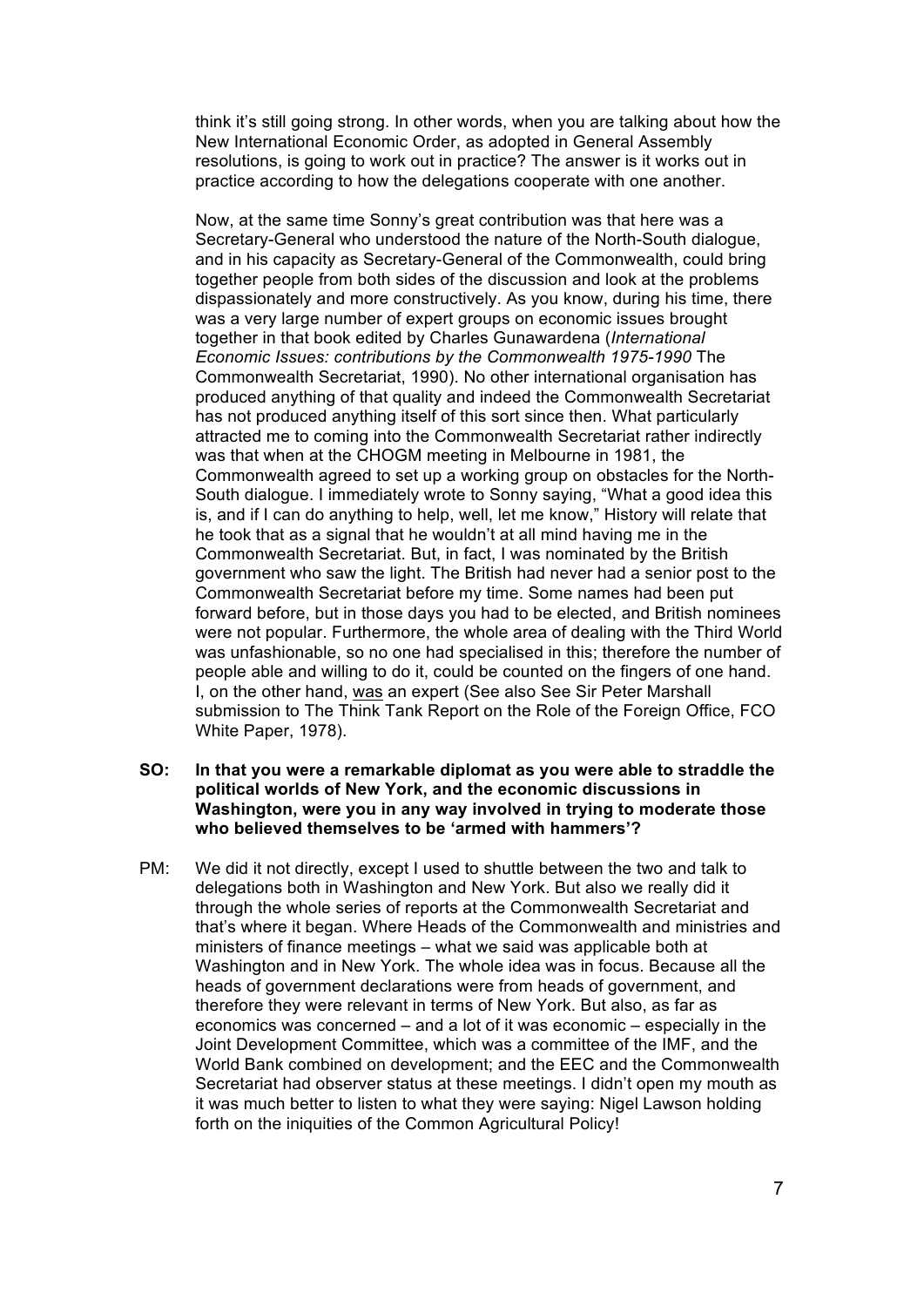- **SO: Were you ever involved in government-to-Bank negotiations, providing guidance for, say, the Kenyan government or the Zambian government when they had to go 'cap in hand' to the Fund or the Bank?**
- PM: No. What I did do was organise a seminar on how to borrow money from the IMF. And I got along someone from the IMF who was very helpful and his advice was, 'Come to us early.' In other words, don't wait until you have to. Another dear man, Sir Geoffrey Littler from the British Treasury. When Britain borrowed a huge amount of money from the IMF in 1976. We gave potential IMF borrowers on that occasion advice. That is what the Commonwealth Secretariat could do. The UN or the EEC could not do this in a hundred years. It was the informality of (the Commonwealth's way of working).

**SO: Vishnu Persaud added a comment in his prepared brief (for the Witness Seminar on the Commonwealth Secretariat) that the Economic Affairs Division (EAD) also prepared economic briefs for the Non Aligned Movement. Does that square with any of your recollections?**

PM: No, but that wouldn't surprise me. The common membership between the Non Aligned Movement and the developing country members of Commonwealth, especially India, was very close. So that wouldn't surprise me in the least. 'How very sensible of them!' is all I can say. It was very good advice. Vishnu is a very sensible man. And when we had Vince Cable there too, it was an intellectual power house. People sat up and took notice of what the Commonwealth was saying in a way that they had never done before and have never done since. We were a very powerful team.

### **SO: That 'hard currency' that you and I had discussed before.**

- PM: I had started working in the Commonwealth Secretariat in the summer of '83. At the Delhi CHOGM in 1983, in my job as a Deputy Secretary, we produced the draft of a declaration for adoption by the Commonwealth on how to increase cooperation between North and South. It's called the New Delhi Statement on Economic Action (1983). It was issued as a separate text during the Delhi meeting.
- **SO: Looking at documents which have just been released on the Margaret Thatcher Foundation website, which are briefing papers and notes that the prime minister made in the run-up to the New Delhi meeting: Sonny was obviously communicating with her, as he did with all heads of state, saying what the agenda was going to be and to discuss the presentation of the issues. In her letter of reply, Mrs. Thatcher says quite explicitly, 'There's been a great deal of discussion about international economic issues in the first half of 1983. The reality of interdependence is now generally accepted. An enduring recovery of the world economy will do more than anything to alleviate the problems currently facing developing countries. We are at present started the report entitled, "Towards a new Bretton Woods,'" which you sent me on the 12th September and about which we spoke when you came to see me.' She was also in touch with Robert Muldoon of New Zealand, and they were sharing their views of the importance of economic diplomacy and economic issues in international discourse. Both premiers were determined that this should be firmly on the CHOGM agenda.**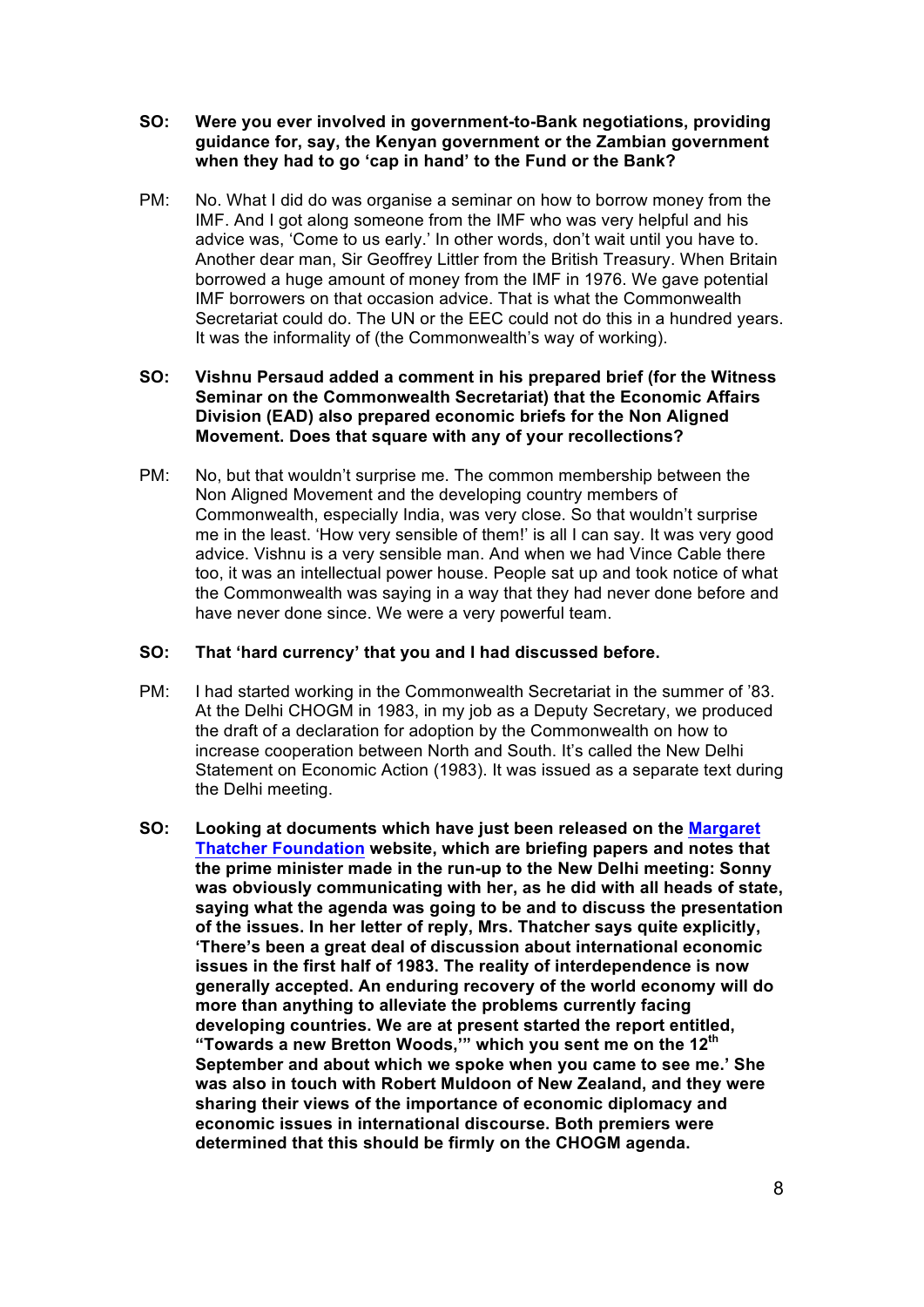PM: Gerry Helleiner was the Canadian economist and I think he was the chairman. Look at the edited book by Charles Gunawardena, which brings together a group of about 12 expert reports which were produced during Sonny's SG-ship. It is by far the best guide to the economic thinking of that time, the last quarter of the  $20<sup>th</sup>$  century, that I have ever seen.

Mrs. T, when looking through the communiqué of the meeting of CHOGM, said on one occasion, "Haven't you noticed how much better drafted the economic sections are than the political sections?" When I left, she said, "I want you to know how much I admire the work you did in the Commonwealth Secretariat, and that many of the heads of government have paid tribute to what you were doing." It's the genuine stuff.

# **SO: Did you liaise at all with her office?**

- PM: Oh yes. I was in and out of No. 10, seeing Charles Powell. Mrs Thatcher knew me because she'd come to stay with me in Geneva in '82. She used to say to me, "How is all that boring work of yours?" You can just imagine at that time.
- **SO: Looking at the material on The Thatcher Foundation website, there are draft speaking notes for the prime minister during the discussion on the economic item of the agenda. These are extremely detailed.**
- PM: Yes.

## **SO: I just wondered if there was any collaboration between you and Charles Powell?**

PM: The answer is 'of course.' I knew far more about these issues of course than the economic side of the Foreign Office did. The other thing that's very important is that Robert Armstrong, the Secretary of the Cabinet was present at that New Delhi meeting, as was Anthony Acland, the Permanent Under-Secretary in the Foreign Office. With Anthony and Robert there, if there had been any real problem, we could have sorted it out. In fact, Sonny said, "Look, I've got a problem." (This is 1983). "I come up for renewal in '85 after 10 years. Do you think Mrs. T wants me for a third term?" "I don't know but I'll find out." She said immediately, "Of course, he must have a third term".

On her relations with Ramphal, she didn't want to be lectured to. But she knew that what we were doing at the Secretariat on the economic side was valuable; there was no doubt about that. She was also a committed Commonwealth leader, because she did go to six CHOGMs in all. So she was a real expert on them. She's always very well prepared; always there at meetings promptly, when the others were late.

#### **SO: She took extensive notes, which survive in her private papers.**

- PM: She was magnificently industrious, wasn't she?
- **SO: Yes, she was. Extremely hardworking.**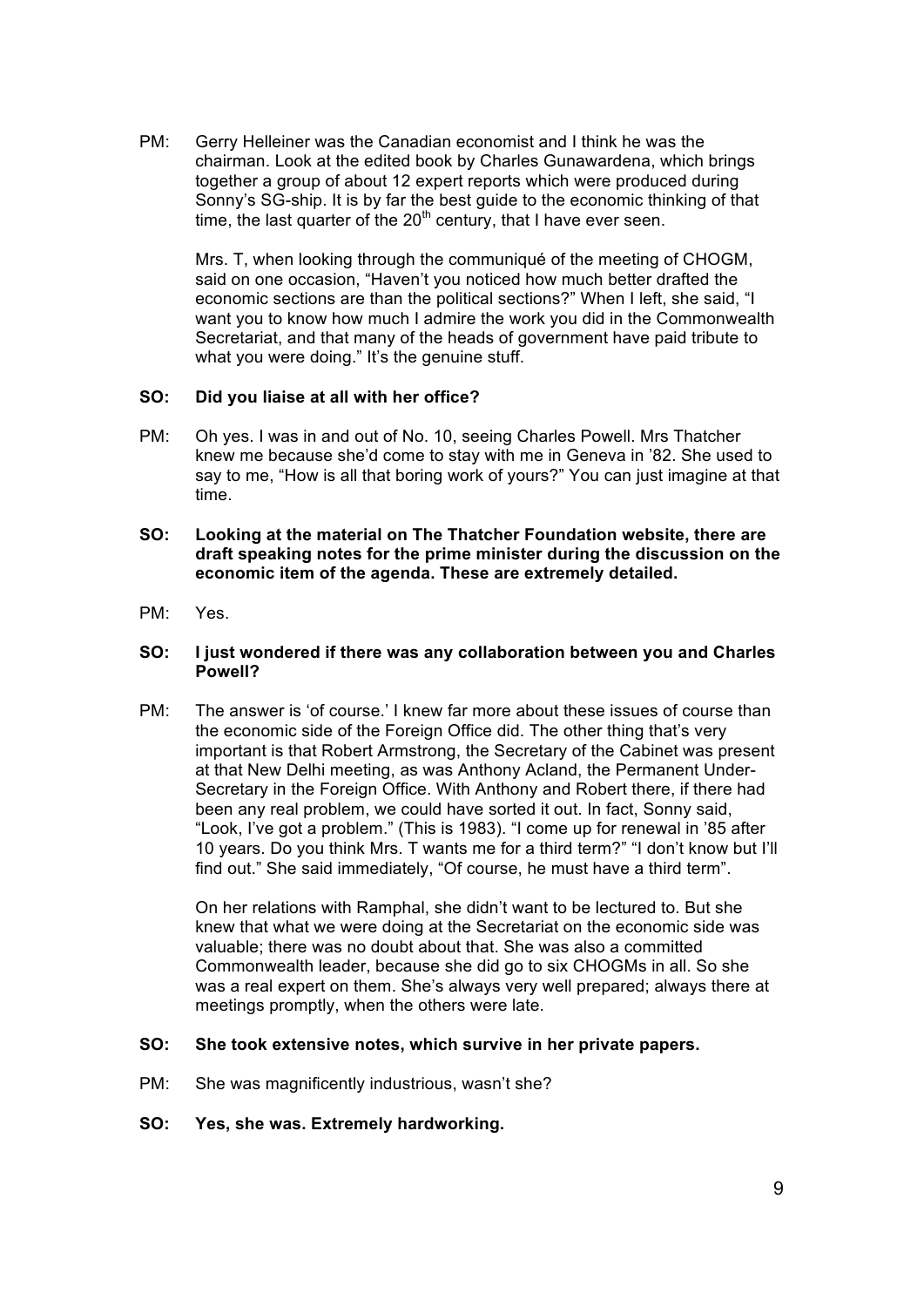- PM: Absolutely.
- **SO: Very focused and committed, and 'enjoyed a good argument', I think is the phrase.**
- PM: Oh, yes! I think she felt she was denied if there was no punch-up that the meeting was somehow a failure!
- **SO: Going back to your initial arrival at the Secretariat: as you've said, there was a Secretary-General who, by his own industry and initiative, gave a particular charisma and also profile to economic issues in a way that had not happened before.**
- PM: And hasn't happened since.

# **SO: Was this a dramatic departure from the era of Arnold Smith?**

PM: That's right. Arnold was more (of a diplomat and international civil servant), almost like a Kamalesh Sharma. Of course, Arnold Smith's problem was setting the Secretariat up, and having these bloody minded British officials to deal with. There were some of them who were extremely disobliging.

### **SO: Sir Peter, having devoted energy, commitment to intellectual discussion and to achieving a coherent drafting of declarations, how did you then start to put this into effect at New Delhi? Because there can be an attachment to process in the Commonwealth.**

- PM: We gave it straight to the Indians as host. We said, "Here you are. This is what we suggest that you issue as a declaration." After that, the delegations negotiated among themselves. I would take the chair. I think some of the Australians thought they'd rather deal direct with Indians. It would be quite clear what it was that we're giving away, or not giving away, as the case may be… As it said in the text, 'look, we know we don't agree on everything, but the question is, "What can we do where there's a maximum benefit to people?" What we're after is doing the people of the Commonwealth a bit of good.
- **SO: So it wasn't simply in ensuring that you used your detailed experience in economic matters, and the relationship with British government and key British officials. How did you also use your connections at the United Nations?**
- PM: The IMF/World Bank joint annual meetings would take place in Washington 2/3. Every third year it was somewhere outside Washington, rotating by continent. In 1985 it was in Seoul, South Korea. In 1988, it was in Berlin. I attended the joint annual World Bank and International Monetary Fund meetings. I also used to attend the interim committee and the development committee in Washington. The other thing was, in Washington, for the Bank and the Fund - it was treasuries and development people and they wanted to keep foreign ministries out of it. In New York it was foreign offices who kept the development people and the treasury out of it. I could span the two. It was magnificent. I used to go there at the beginning of the General Assembly: there's this cloister at the side where the observers were. We were a select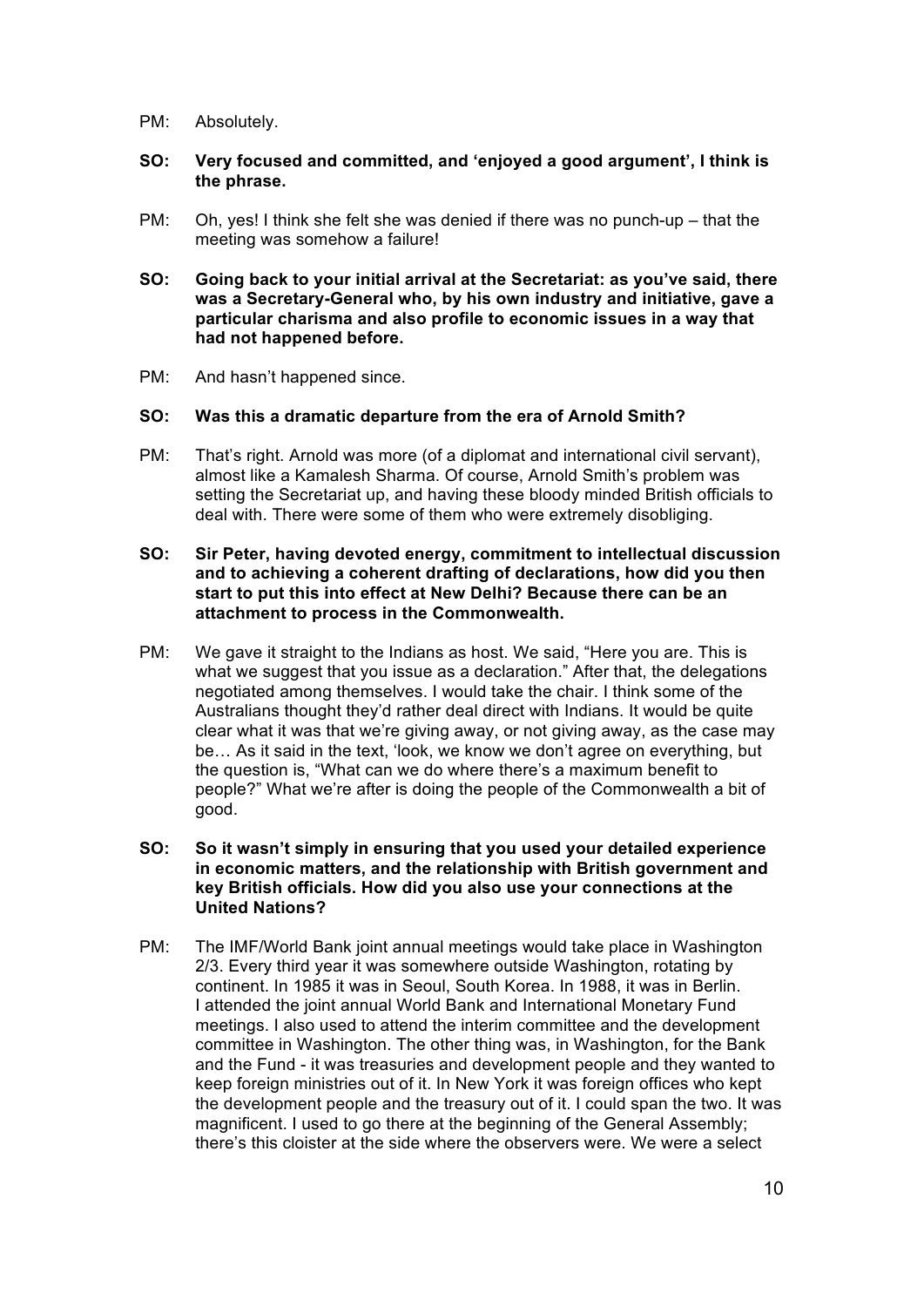group: Switzerland, the Holy See, the PLO and the Commonwealth **Secretariat!** 

In 1983 I attended the Finance Ministers Meeting, immediately before the Bank Fund meeting in Washington. I then went on to New York and the first person that I called on in New York was the Indian ambassador to the UN, who was an old friend. I said, "Here is the communiqué from the Commonwealth Finance Ministers' Meeting, because I don't imagine you've got it from your people in Washington because he said, "Of course, we bloody well haven't! I don't know." I could explain to them just what had happened in the Commonwealth Finance Minsters' Meeting. By the time I got to Delhi, in other words, I had been in contact with a large number of Indian officials around the world. Of course, I knew them anyway. They were all friends or colleagues from New York and Geneva.

## **SO: Did you provide other declarations or drafting material for, say, the development community of the World Bank?**

PM: No, no, we didn't draft anything for the World Bank and the Fund. But on the other hand, the Development Committee would circulate a document from the Commonwealth Finance Committee communiqués.

Even Bank/Fund secretariat people didn't do that. They were much more the servants of the thing. The Commonwealth Secretariat, with the Secretary-General who had good offices and power, had a much more plenipotentiary role. This is nearer the role of the Secretary-General of the UN than the secretariats in Washington; but maybe that's because of treasury and financial ethos. I wouldn't have seen any possibility, as it were, of getting an oar in there. On the other hand, of course, they all recognise the expert quality of the reports coming out of the Secretariat. Now one of the things I organised was the seminar on how to borrow money from the IMF; and I got to take part of the people from the British Treasury. They were very good friends of mine who had themselves borrow enormous sums of money from the IMF.

# **SO: In 1976.**

- PM: That's right. I also got which is a great advance somebody from the IMF Secretariat. His advice was, if you want to borrow money from the IMF, come early before you're in real trouble. Because there tends to be a sort of almost an automatic recommendation of anybody with the difficulties was, of course, devalue. There was a superb man called Carl Greenidge who was the Guyana Minister of Finance and he was fished out of being a professor in a university somewhere in the United States to go back to manage Guyana's non-existent finances. He said, "When you have a hammer in your hand, everything looks like a nail". That is the IMF prescription before when anybody in difficulties. I said to him, "If you do not put that in your next speech, I'm going to put it in for you," so he duly obliged. Splendid man, he was!
- **SO: Sir Peter, what you're describing here then is an extraordinary network of individual diplomats, treasury officials, academics, very much the world of the cognoscenti, contacting each other in the clearing houses**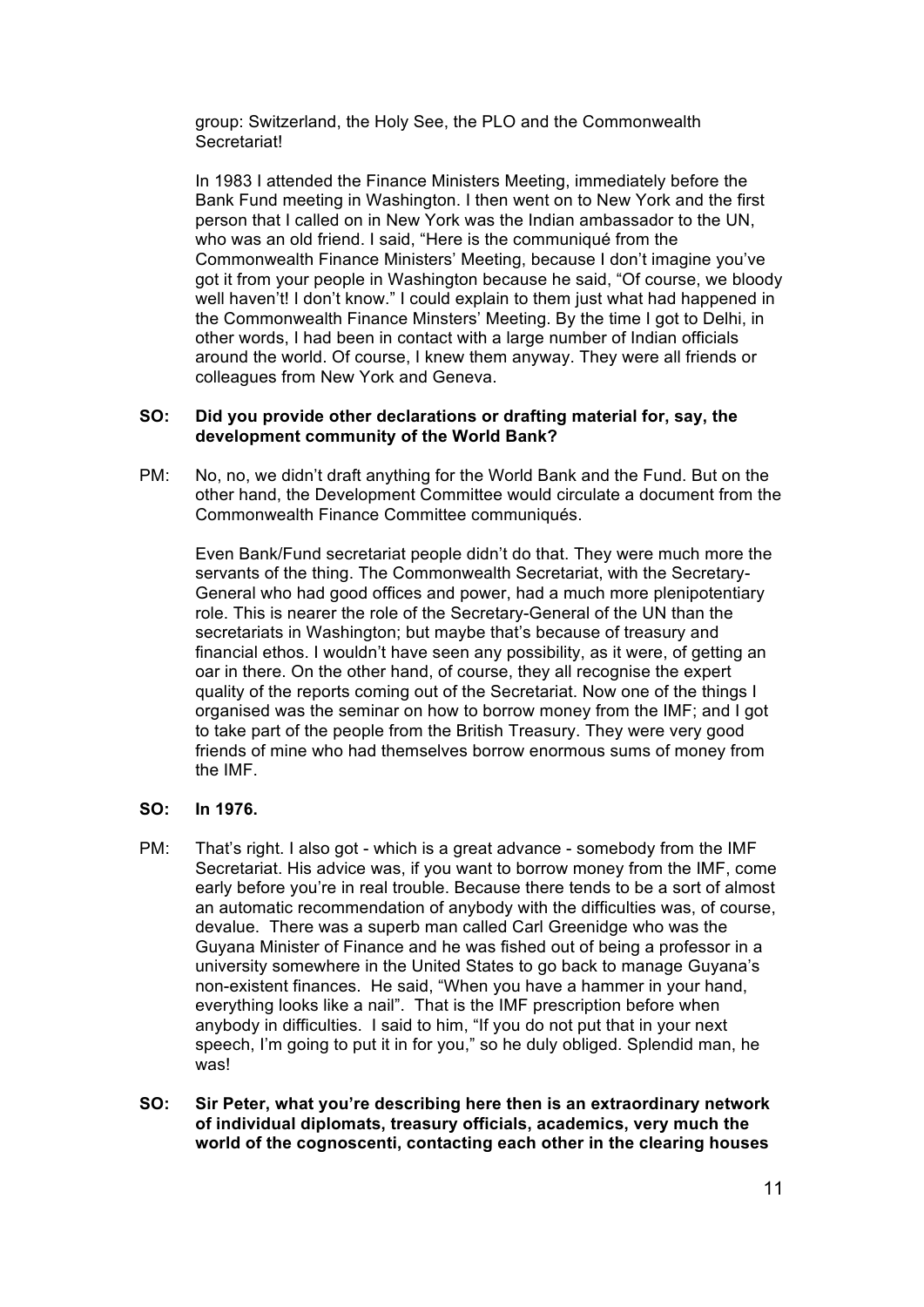# **of London, New York and Washington. Was this the main network of international economic diplomacy at this point?**

PM: Absolutely. I would say that it's Washington, New York, London, Paris because of the OECD, Brussels and Geneva; there were six. The contact between them all is enormous. These issues chased themselves round the fora. As far as the EC was concerned, the only place outside Brussels where the Council, as distinct from the Commission, had offices was Geneva; and that's the only place where they could hold ministerial meetings with the proper support of the EC, as it was then.

# **SO: Does this mean that the very fact that the Secretariat was located London meant that it was part of this network, this world?**

PM: No. The reason is because I was part of the network and Sonny was. My predecessor and my successor? No way were they anything like as connected with all of this. I gave the Secretariat the openings to make these contracts which they wouldn't have had otherwise. The Secretary-General is too busy with political issues to do it. I created a British niche in the Secretariat. I had three British successors but they simply hadn't got the contacts or the *chutzpah* of getting to do the job, until that tapered away to the point when Veronica did it. SG Don McKinnon said, "I'm going to abolish your job." Steven Cutts was there because he had come from OECD but I think he's gone off to the UN now. He got none of the network of contacts inside Whitehall and around everywhere else.

# SO: **Did Cold War ideologies intrude at all on this economic discourse & discussions - since the Cold War has been described as a 'battle of systems and ideas'?**

PM: No, because the answer is we were really dealing with the principal economic variables of which nothing in the Soviet *bloc* mattered, except towards the end of the USSR, energy and the Soviet oil/gas pipeline. That did start to get complicated. But otherwise, on the whole, they were just irrelevant to debates and discussions, either among the developed countries or between the developing and developed countries.

# **SO: Sir Peter, did you bring a particularly UN or a particularly Geneva way of structuring decision making?**

PM: The other thing is that in New York, there is the so-called Permanent Members Convention. This is the convention whereby the Permanent Members of the Security Council do not seek office than in any other of the UN bodies, which means, of course, they can't run them. Now, the Permanent Members Convention does not apply in Geneva, as a result of which, I was able to take a hand in the organisation that went on in Geneva which no British ambassador could do in New York. I was chairman of the UNCTAD, Trade and Development Board. I was chairman of the UN High Commission for Refugees. We coordinated France; either Britain and France or Britain and the United States coordinated a number of Western positions. I also invented a dreadful group with a dreadful acronym (which I invented!) of 'HULWOG' the Humanitarian Liaison Working Group – for which I got together all the people who give the aid in Geneva. So that we could liaise with one another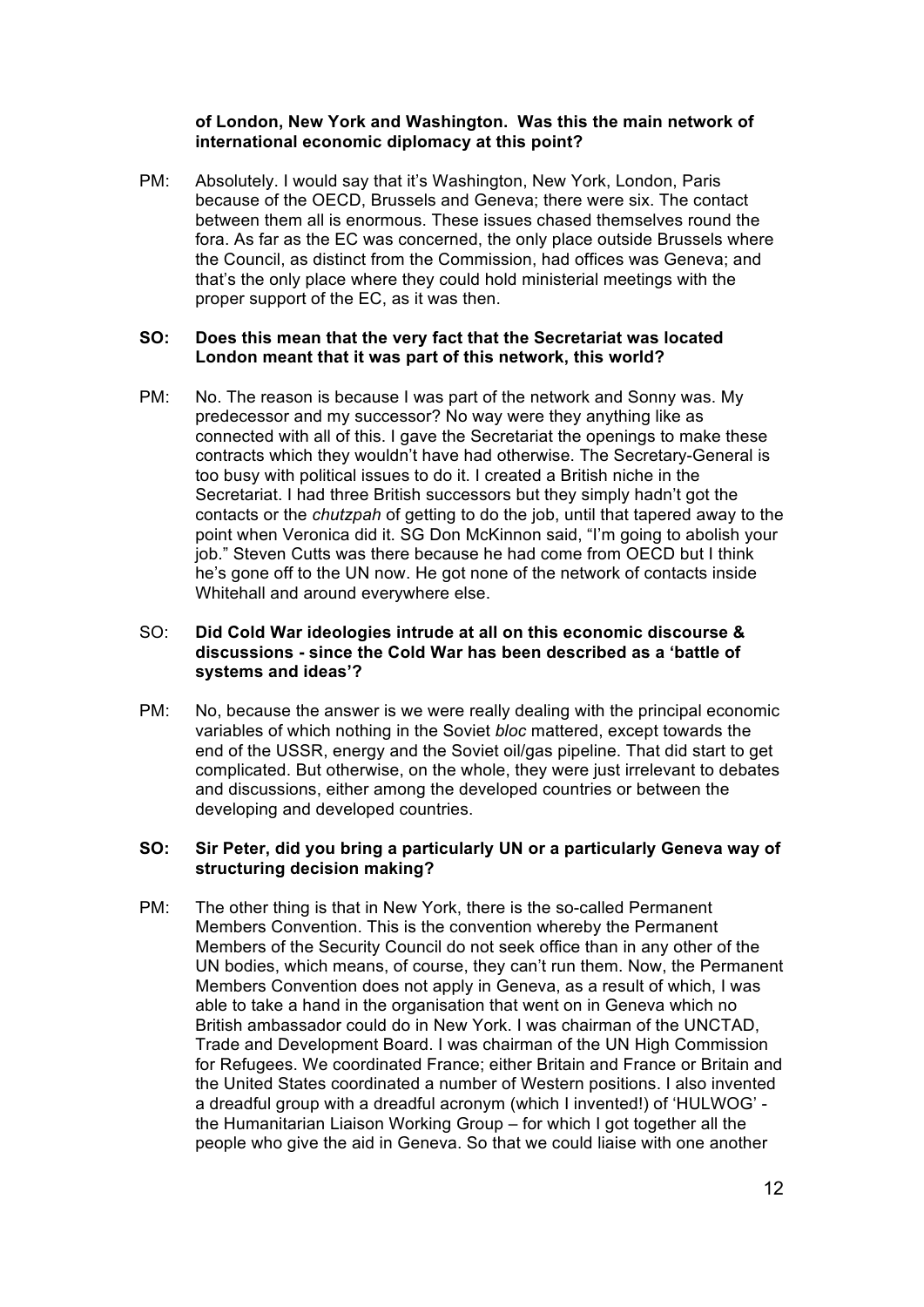and not be picked off individually by predatory heads of agencies. There were five specialised agencies from Geneva, the ILO; the ITU; the World Meteorological Organisation; the World Health Organisation; the WIPO, the World Intellectual Property Organisation; and then things like GATT, all the humanitarian stuff, human rights. It was the humanitarian capital. In fact, now, these things are so political. Geneva is more important politically, in many respects than New York. I've lost count of the number of ambassadors I knew either in Geneva or New York who subsequently became foreign minister. Also, quite a number who had been foreign ministers or other ministers parked out and in other words 'get rid of them'. The FCO were in fact totally incapable of understanding this.

# **SO: Because their primary focus was on political diplomacy?**

PM: So oriented. I think the people didn't understand and that went on anywhere else in the UN other than New York.

## **SO: Now, so an excessive focus then on political diplomacy and in particular, venues for that then within a certain section of the Foreign Office, failing to appreciate the complexity of different aspects of diplomacy at this time then?**

PM: No, I don't think they do; because you see, they equally made a certain mess on the economic side. The DFID became a separate department. They'll never get it back in. The Foreign Office was asked by some parliamentary committee to produce a paper on the Brandt Committee. The paper they produced was so turgid that it got denounced by absolutely everybody. The Sunday Times, I think, or somebody who was not known for being a bleeding heart, said this is one of the shoddiest documents ever produced by the British government. Peter Carrington went personally to Robert Runcie to apologise for having gotten so wrong. Well, the answer is, because the people on the economic side of the Foreign Office were useless. (One side on a bit of blue-crested paper would have given Sir Peter Carrington all he needed to know about it, but he didn't get this.) If that's what happened then, of course, how could anybody take the developing countries seriously.

I was in Geneva, again, and I had written to warn them that the British reputation on all of this was sinking rather low and that they really want to watch it. I wrote to another person at high level and the Foreign Office replied – shoot the messenger - they said, "Your message has gone down really badly. Geneva has no residence for ministers and, you know, we don't think this, that and the other," and Geneva doesn't bother. And then, of course, 10 days later, all this about the Brandt Commission blew up in their faces. But you don't go around saying 'I told you so' to your colleagues if you want to get on with them! I think half got the message but not enough.

# **SO: Sir Peter, during your time in '70s and the '80s, why was there such a purblind attitude towards the importance of economic diplomacy? Was it the complexity of the issues?**

PM: Because of an obsession with Europe is the answer**.** Remember, de Gaulle vetoed us twice in the 60s, and when he disappeared at the beginning of 1969, a Labour government was still in power, but they said, 'We're going to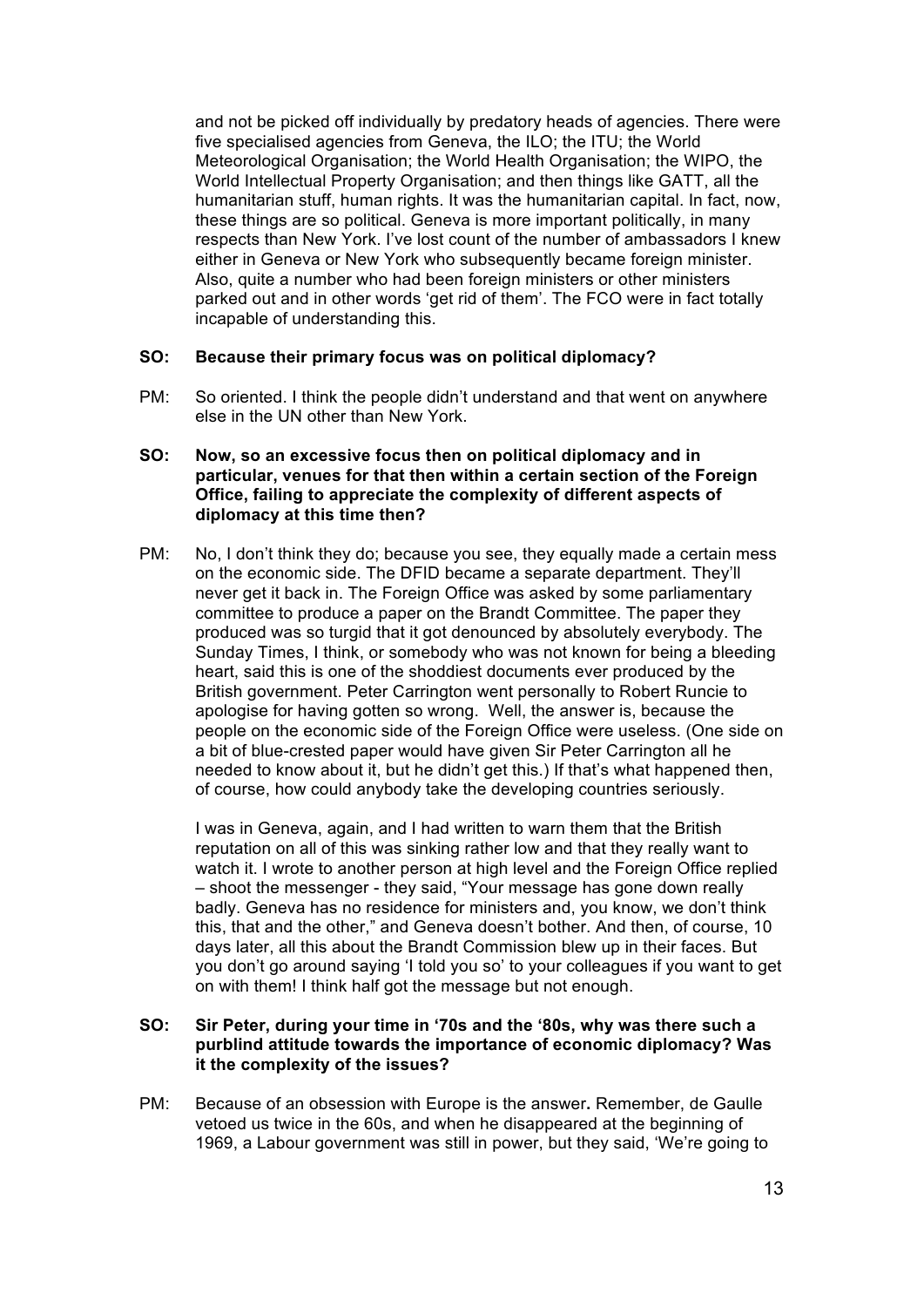have another go'. It was when Heath came in in the summer of 1970, this was the absolute priority and focus. Nothing else in the FCO mattered. At the same time, what had been the separate Commonwealth Relations Office and the Foreign Office were merged in '68, with all sorts of promises as to how the Commonwealth would be preserved and all that. Of course, it completely failed in practice. For the Foreign Office, when the Commonwealth went right below the radar...

### **SO: When it lost a place in Cabinet?**

- PM: ... everything was Europe, Europe, Europe. If you wanted career advancement, Europe was the way. Anything like economics and the Third World, that was sort of 'also ran'.
- **SO: It fell off the agenda as far as British civil servants and also British politicians were concerned? So it was a question of calibre, focus, attention. Was there also a question of the complexity of economic diplomacy, and that it follows a different sine wave? It isn't necessarily tied into crisis and controversy. It has a longer lead time, a greater degree of complexity, a different calendar of meetings?**
- PM: Yes, you're right. In my day, that is absolutely the case. They simply didn't get it. You see, what happened was they thought, "Well, once they put that fellow Marshall in the Secretariat, it'll be alright, and then we can carry on." In other words, they had an inter-department examination of Permanent Secretaries of what else they could do about the Commonwealth and didn't come up with anything, nothing. 'Except they'd got that fellow Marshall in the Secretariat, and he can get on with it.' (I was fairly well known in Whitehall anyway at this time.) This was what was going on. I think today, if you talk to somebody like Simon Fraser, the Permanent Under-Secretary at the moment, by this time, they'd grasped it. I will tell you where I think the sign is they'd got it*.* In December 2003, Jack Straw was Foreign Secretary with Michael Jay as his PUS. Simon Fraser as a sort of the 'thinking king' issued a White Paper called Britain's International Strategic Priorities or something like that. That I would say has got a wonderful grasp of Britain's problems. The only trouble was that although the Foreign Office had got the message, Blair hadn't and they still went bald-headed for Europe. They produced a successor also in Jack Straw's time. Which is *CM 6762 called Active Diplomacy for a Changing World*. Now, there you got a real understanding of Britain's position across the board.

As they say, it didn't really make a dent on the entourage of Blair and Brown where sofa diplomacy was the order of the day. They became sort of management freaks. Ivor Roberts in writing his valedictory dispatch from Rome denounced all of this. I think the word 'bullshit' came in. I can't remember exactly. Anyway, as a result of which the practice of writing valedictory dispatches was banned. I think you want to get it back in.

# **SO: I think so too.**

PM: It would have been very funny.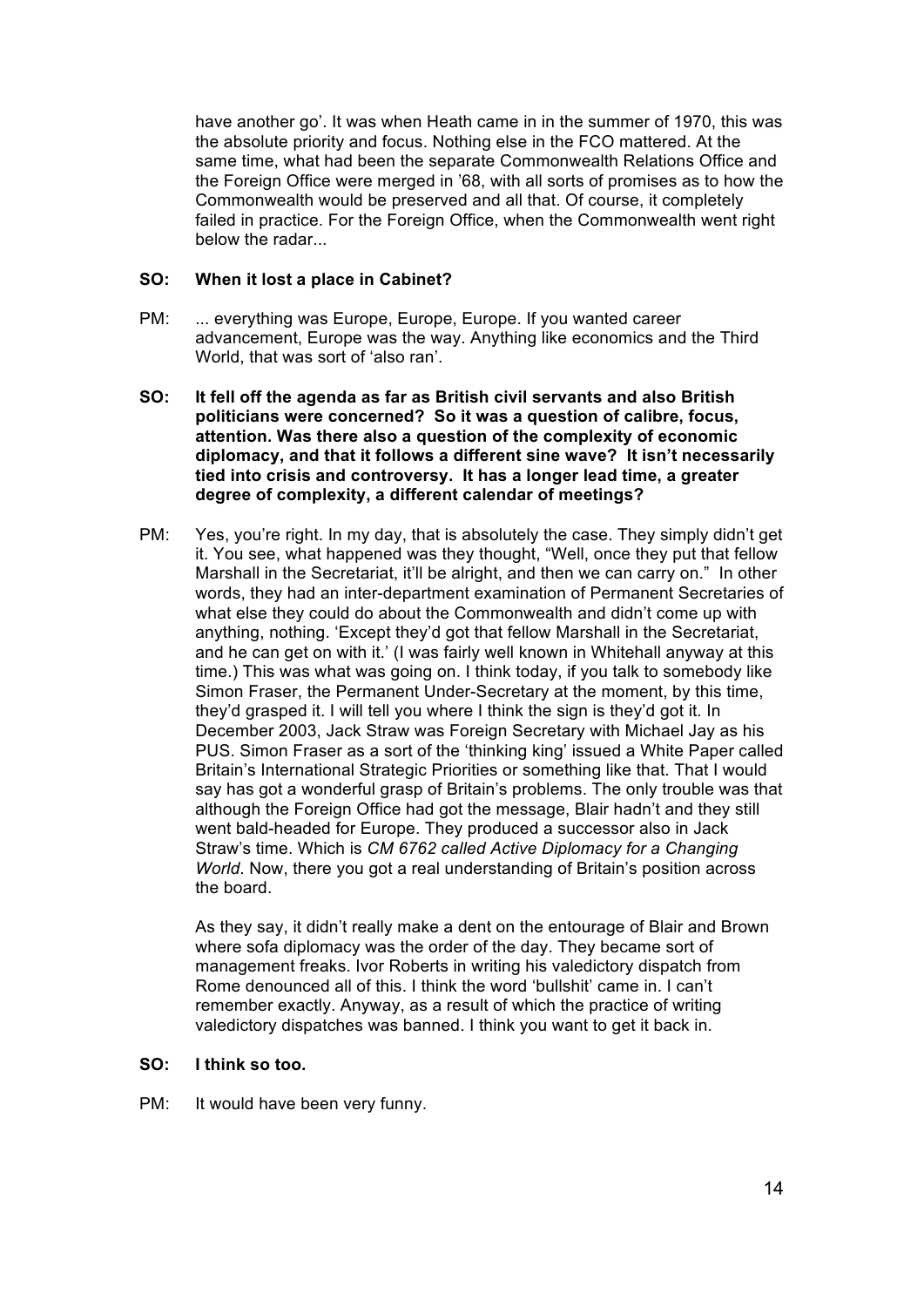- **SO: Sir Peter, just going back to your time at the Secretariat between '83 and '88: you've said that this was an era of a very charismatic Secretary-General who was particularly interested in, and had the intellectual grasp for big international economic issues affecting the developing world. He was assisted by key Commonwealth heads who themselves were particularly committed: Michael Manley of Jamaica, Indira Gandhi, but also the Canadians, the Australians and Britain there at the Delhi CHOGM.**
- PM: Also, of course, the Tanzanian and Zambian prime ministers were...

# **SO: Julius Nyerere and Kenneth Kaunda?**

- PM: Nyerere was no administrator but he was a marvellous fellow and I rather took to Kenneth Kaunda too. The point was that they understood what the Commonwealth was about. Indira Gandhi was the hostess and that wonderful woman, Eugenia Charles, from Dominica, and Pierre Trudeau, sitting around on that table: there were some really good eggs. Sonny Ramphal said to me before, "You know, I think it's going to be a rather boring meeting". Then the Americans solved the problem by invading Grenada! Mrs T., in this wonderful story, rang up Reagan and blasted him. He had his advisors in the room and he held the phone out so that everyone else could hear and he said, "Isn't she wonderful". Of course, it was Gorbachev: "a man with whom we can do business." You think how much good she did.
- **SO: Without a doubt, particularly, although Commonwealth devotees don't like to hear it, when she was talking to the South Africans. She found apartheid morally repugnant, but the Afrikaner leadership felt that she was a friend of South Africa, even though she didn't support the National Party. She was consistent in saying, "You have to modify your constitution. You have to make steps and modify your abhorrent political system". Former Foreign Minister Pik Botha was emphatic about her importance, as were other South Africans that I've interviewed.**
- PM: Yes, it's quite right. Mandela, when he came to London, realised (this). Whatever had been said in the Commonwealth and the disagreements in the Commonwealth, the first place he wanted to give a whole press conference was the Royal Commonwealth Society. The magnanimity of people like this is so wonderful.

#### **SO: It's remarkable.**

- PM: Isn't it? You see, the Nehrus were the same. There was a lovely story about Nehru. His father Motilal was desperately anti-British but nonetheless he used to smoke State Express 777 cigarettes. Somebody said to him one day, "Now look here, Motilal, if you're as anti-British and all that, why do you smoke State Express 777 cigarettes?" To which he replied, "Every time I come across something British, I burn it". Isn't that lovely? You could do business with people like this.
- **SO: You can indeed. Sir Peter, what are your recollections of the Nassau Commonwealth Heads of Government meeting?**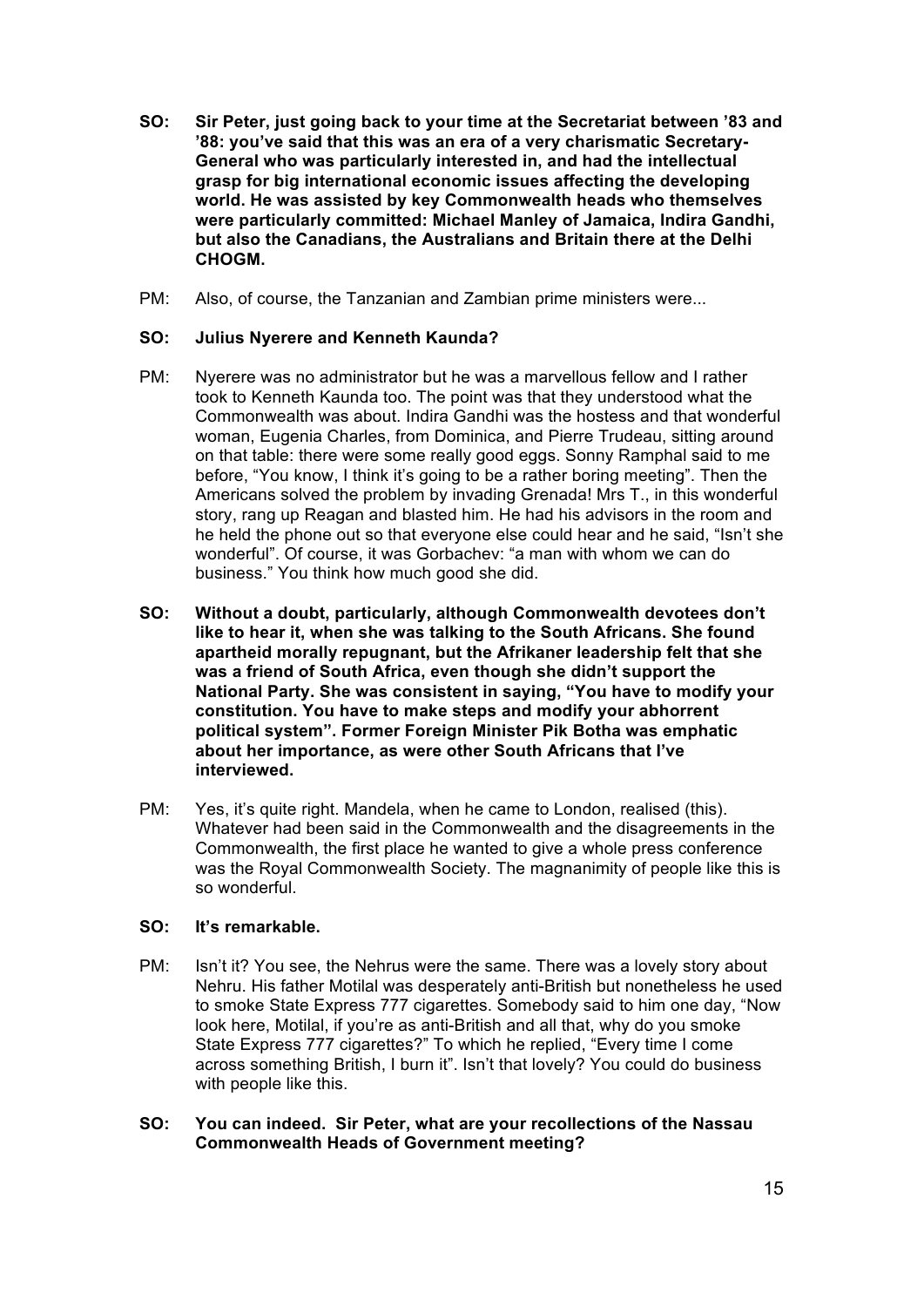PM: Oh, the first thing was I persuaded my name sake, (British Airways Chairman) Colin Marshal to fly the heads of government there in Concorde. He put one special flight on. Of course, Pindling was in terrible trouble at home, because of allegations of his connections with international criminal and drug networks, but another example of what we did in Nassau was this was the  $40<sup>th</sup>$ anniversary of the UN. There had been a committee in New York, the General Assembly, to prepare a declaration on the occasion of the  $40<sup>th</sup>$  anniversary, and they had met for a whole year and couldn't agree. I said to Sonny, "Look, why don't we come to Nassau with a draft declaration of support for the UN, which the Commonwealth can agree on and which would reflect the opinions of the vast majority of the membership with the UN. We produced a draft which Sonny presented to the heads of government. They said, "This is marvellous. We'd like a little more economics in it. Let the foreign ministers have a look at it." They put some more economics in it and then it was then issued straight away. That's an example of operating in a way in which nobody but the Commonwealth could have done that. They wouldn't have had the speed or the quickness of movement to do it you see.

### **SO: Was it also because the Commonwealth wasn't affected by the Cold War dimension?**

- PM: Yes, exactly. It wasn't affected immediately by Arab\Israel friction. One could finesse in the Commonwealth in a way in which wasn't possible in the UN. You had to do these things by consensus because if there wasn't like consensus there's no point in it, but, it was an example. Sonny used to say, "We can't negotiate on behalf of the UN but we can help the UN to negotiate."
- **SO: In the run-up to Nassau, had you already put together a draft for Commonwealth sanctions against South Africa? Because by 1985, this was when the pressure was starting to build up.**
- PM: I used to deal on the economic side, and so that was on the political side.
- **SO: I just wondered if EAD had any input in terms of drafting on sanctions. I know, Vishnu made reference to S. K. Rao drawing up guidelines on economic sanctions in his written summary for the project.**
- PM: The other thing was that, of course, the South Africans obviously, felt they'd get to me: I was the soft underbelly at the Secretariat. That was really fairly clear that I was to have nothing, whatever, to do with South Africa. In fact, with the whole thing.

#### **SO: Why were you considered 'the soft underbelly' of the Secretariat?**

- PM: Well, because of being the only Brit anywhere near the top of the Secretariat. Now, the South African ambassador, one or two people tried to get a hold on me. Especially, of course, during the 1986 London mini-summit.
- **SO: How did this happen? I want to ask you very much about London, but how did the South African ambassador tried to get hold of you?**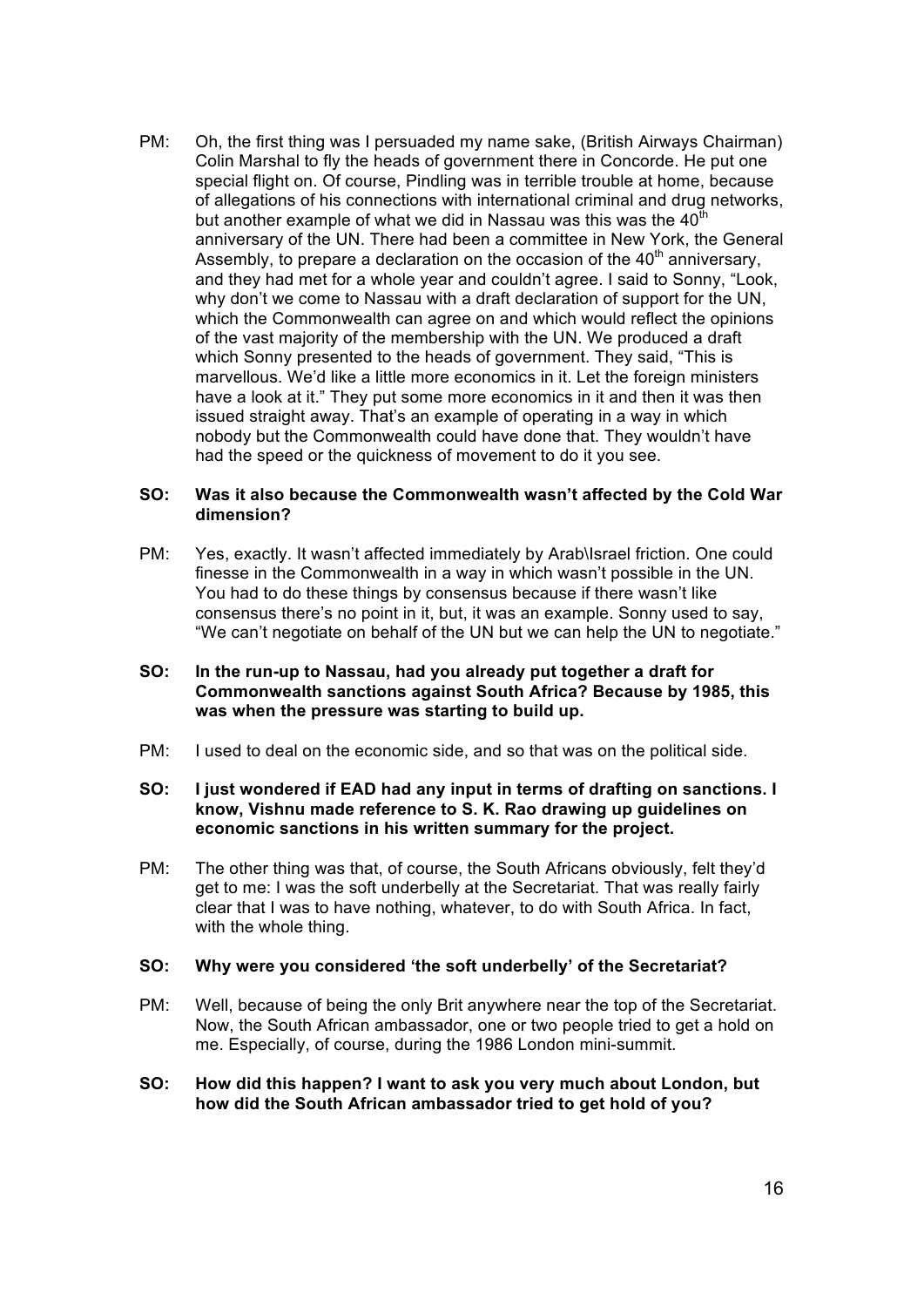PM: He really was a very good South African diplomat. He studied at Ibadan University in Nigeria, and he was an all-African long-distance runner champion. My deputy in Geneva knew him from some other diplomatic appointment. We had dinner together at Christopher Long's house.

# **SO: He was trying to lobby you quietly?**

PM: The answer was they thought if I was involved in the thing, I'd be easier to get at. Equally, Sonny was very clear that he didn't want me involved and I much preferred not to be involved because I could keep the rest of the show on the road while everyone else was doing South Africa.

### **SO: What was your take on the Nassau meeting in terms of the dynamic between the heads on the South African issue?**

PM: I think they basically agreed to disagree. I can't remember, was this the one where Mrs. T did that? (gesture of small measurement). Well, that was a little bit naughty of her because I think they thought they had agreed on what the line was, you see, and she had agreed on that line and at the same time did this. I think she did the same thing in 1989, Kuala Lumpur. There was the rather brutish fellow, Bernard Ingham, her press secretary. A rough diamond. Charles Powell was the one I talked to. I never talk to Bernard Ingham very much. I don't remember having done so.

# **SO: After the Nassau meeting, the Eminent Persons Group was sent out to South Africa. Mrs. Thatcher was, in fact, very largely instrumental in making sure that they were accepted in the first place, through her bombardment of letters to President PW Botha.**

- PM: She wanted Geoffrey Howe to be the British member of the group and Sonny said, "Look, you can't have the Foreign Secretary or the others," I had to go to a meeting in the FCO. I sorted this out and I said, "Okay, I'll get Sonny back from Toronto or wherever he was, so that they can discuss and agree on it." Eventually, the man who they put in the group was Tony Barber. They simply don't know how to keep their feet dry. Denis Greenhill who was the Permanent Under-Secretary told me that Tony Barber felt put on a bit, but the answer is it's good UN tactics. I met another man, a British diplomat and a saintly fellow, who was head of British Red Cross having had all sorts of diplomatic posts. He came to a meeting the international committee of the Red Cross movement as a whole. As chairman of the British Red Cross we came and had lunch with him. He explained all the skulduggery going on. Then he related it all to me, and then suddenly the penny dropped and he said, "I suppose all of this is familiar to you as daylight, isn't it?" I said, yes. He then realised that he should have been thinking in rather a different dimension. He's a splendid fellow.
- **SO: Sir Peter, the EPG mission was aborted because the South African Air Forces bombed the three Commonwealth capitals of Lusaka, Harare and Gaborone at dawn on 19th May. After the EPG report had been written and published, then of course was the 1986 London review meeting.**
- PM: Yes.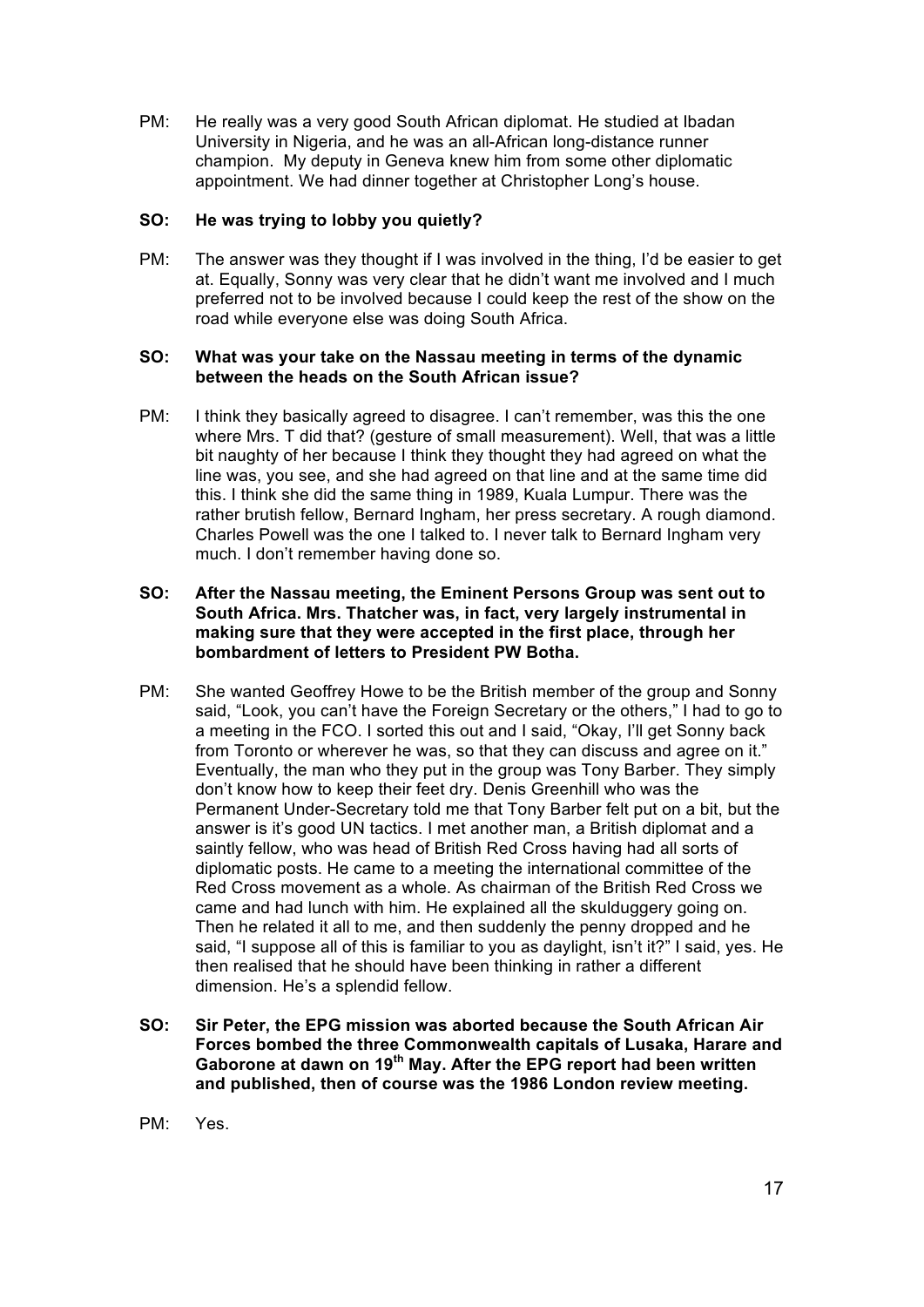#### **SO: You were intimately involved in the arrangements for that London mini-CHOGM?**

PM: That's right. It was a three-a-side, so the Commonwealth team was Sonny and Emeka and me. In 1986, the Commonwealth Games were also the subject of a wholesale boycott of the Africans. This is the only time in my life when media have really taken any interest in me. One morning, I had to go on some breakfast TV programme and I cannot remember what it was. Anyway, I went along there to explain what was going on. As I came out, into the green room, there was Robert Maxwell with one huge foot in plaster sitting up on a table, so I said, "I'm Sir Peter Marshall". He said, "Yes, I know who you are and I'm going to go in there and say that Sonny isn't doing anything to stop these Games from being boycotted." He allegedly was putting up some money to support the Commonwealth Games in Edinburgh. If it was, it was out of his employees' pension fund!

Anyway, so I said, "Just a minute," I said, "To ask what Sonny is doing? That's a perfectly reasonable thing to do, and as it happens he's making a speech later on this morning and when I go from here" - this is the day before mobile telephones - "If you give me a telephone number, I'll talk to him and I'll ring you and tell you what he's going to say. In the meantime, surely, the right thing to do is to say, not that Sonny is doing nothing, but what is Sonny going to do," and to his credit that's what he did. When I rang Maxwell up and I gave him all the spiel. He said, "You noted, didn't you, that I followed your advice?" I said, "Yes, I'm very grateful." He said, "I am much obliged to you." Those were the last words I've ever heard him say. Anyway, the atmosphere was really febrile and I remember some Scottish Sunday newspaper ringing me up and saying, "Would you mind telling me what the hell is going on down there?" I said, "You've heard the phrase little Englander, haven't you? You've never heard of the phrase, 'Little Scotlander.'" He had agreed with how he hadn't. I said, "The thing is that a lot of people in this country just don't want to know about the Commonwealth, and a lot of other people are coming here determined to get Britain to see the South African problems the same way they do and they won't."

For the London mini-summit, Mrs. T occupied my office and installed a hotline and stocked it with her favourite brand of whisky and I forget now what it was. Anyway, it only lasted a day I think. Perhaps it was two days, anyway. Then, I said to her, "Would you like to leave the hotline in my office?" She said, "Certainly not, I might use it," she said. *[laugher]* I don't know why. For the meeting itself, we got the Queen down from Balmoral to give the delegates a dinner early before the meeting started, to help cool the atmosphere down rather than during it. One of the things I did, was I went out to meet Mugabe when he arrived at Gatwick with a letter from Sonny saying, "Keep your trap shut in advance of the meeting. The less anybody says about this meeting in advance the better."

That was the way we played it, and that is another absolutely fascinating point. Before the Games, Sonny rang me up on Saturday morning saying, "Look, Brian Mulroney has rang me saying he's wondering if, with the support of Rajiv Gandhi and Bob Hawke, he approached Mrs. T in saying, 'Can we all agree that we leave the whole thing in abeyance so that everybody can come to the Commonwealth Games and it won't be boycotted?'" He said, "I'd be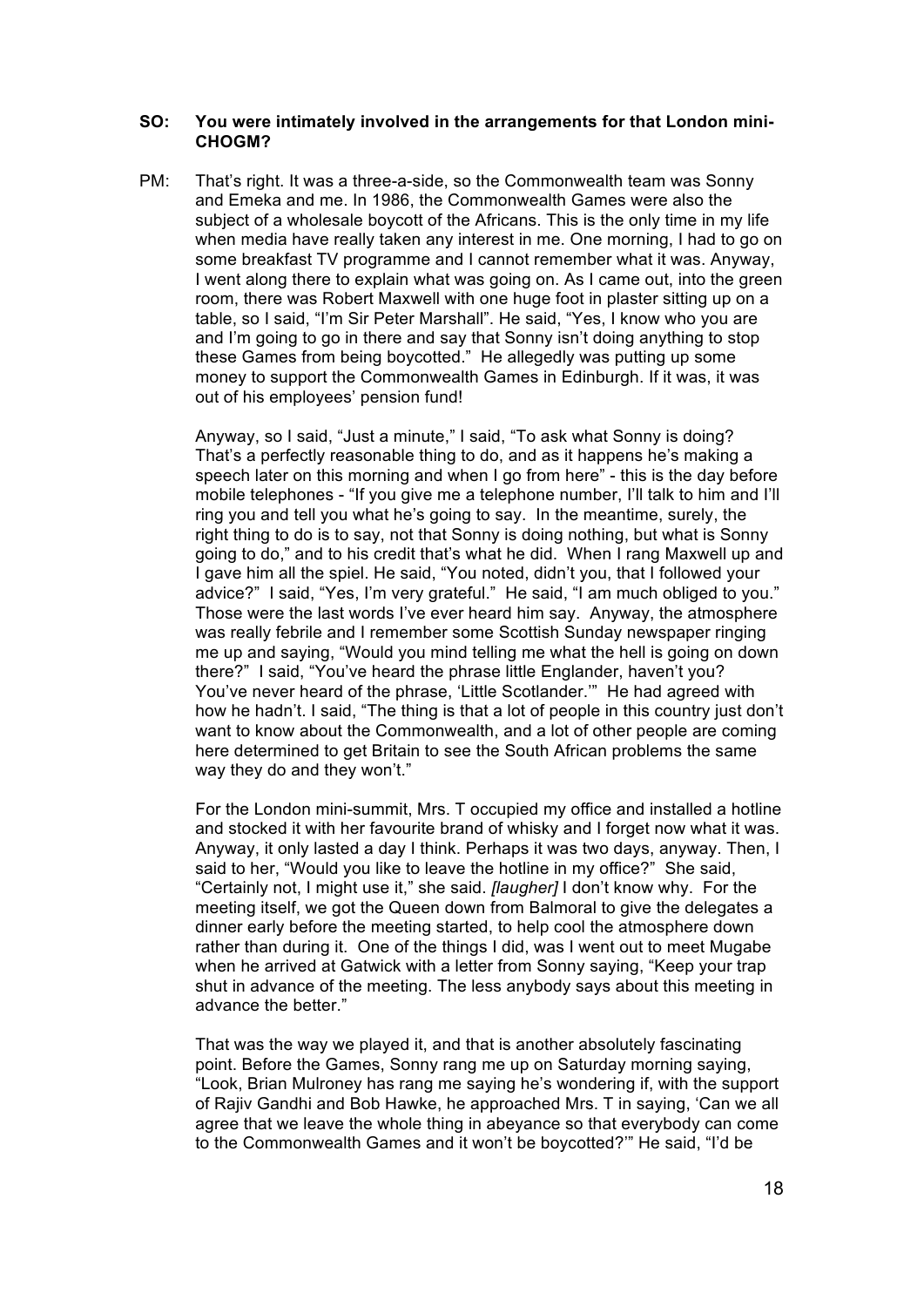quite willing to do that if I know in advance that I won't have my head bitten off." Sonny said, "Well, what do you do about this?" I rang the duty clerk at Number 10. He wasn't a Foreign Office man but he was very sensible. We had as a form of words, and I said, "This is what they're wondering about." Now, do you think there's any point in trying this on Mrs. T?" He said, "Well, I'd ask her." She was sitting in the garden at Chequers. She said...and I think that you know. She has the same form of words but if you have a lot of...there's plenty of room to play around with. He said, 'Well, her view is this; that the line they're going to take at the meeting has been agreed in Cabinet and you just want to unscramble the whole thing. She would better let it go as it is."

I said to him, "Well, speaking personally, I think that's exactly the right thing to do. I think it's too late to try. We were discussing all of it. This had taken a period of several hours. Of course, it was Mulroney's (idea) this time and Rajiv and Bob Hawke couldn't have come into it because it was in the middle of the night where they were. Anyway, just as we thought the whole thing was put to bed, there broke this extraordinary story about the Queen and Mrs. T being absolutely at odds. Do you remember - Michael Shea?

# **SO: I do remember indeed.**

PM: I said to Sonny, "Look, I think, what we've been talking about is going to be slightly overtaken by this." *[chuckles]* There was, of course, the most colossal hoo-ha. Eventually, poor Michael Shea, was the fall guy; I didn't know what he did but he clearly did step over the mark. He should have been experienced enough not to have done that, but anyway. It was the most extraordinary time - that I was sitting peacefully in the house in London and Sonny at home too, and this report *[laugher]*. Being shown to be completely overcome and overshadowed, media wise by this story that broke in *The Sunday Times.*

At the London meeting itself, at one stage it was down to two, so that I dropped out and the UK team was Mrs. T, Geoffrey Howe and Robert Armstrong. Robert and I dropped out. We had plenty of time talking about all this, because by this time, the disagreement between Mrs. T and Geoffrey Howe was open. She hadn't got around, at the stage, to firing him, but, she had thought about giving him the dressing down in public. He was such a mild man. The other thing we did was we arranged the agenda so that Geoffrey Howe, who had made a separate visit to Southern Africa where he got bawled out in public by Kenneth Kaunda, spoke first. So, with the Queen giving a dinner beforehand – ie. very early on - then, the first item on the agenda was the report by Geoffrey Howe, that he would have his say.

#### **SO: So 'the voice of reason' could be heard?**

- PM: That's right. The organisation of the agenda is the most important part of these things.
- **SO: Absolutely. After the meeting was over, what was your debrief with Sonny on the relative success or management of this review meeting?**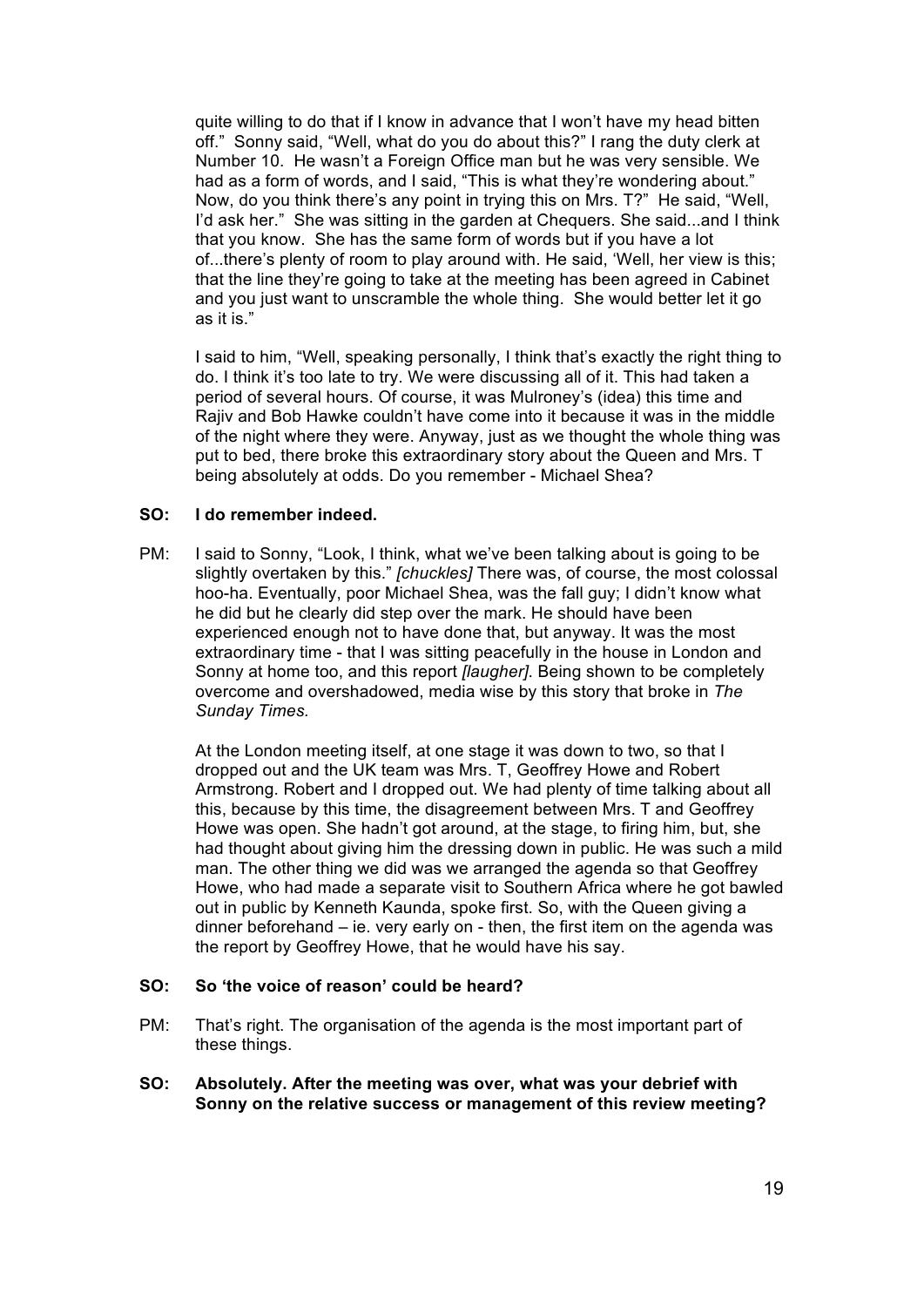PM: The meeting broke up in disorder and then Rajiv said, "Well, the UK has just sacrificed the moral leadership of the Commonwealth," to which the reply was, 'Well, have we had it anyway?" My own impression on it was there was something slightly synthetic about the degree of disagreement. As the Caribbeans and other people said, "Why do we spend all this time on South Africa rather than real economic problems?" You see, there would be no Caribbean if Pindling hadn't been in the chair. It was Pindling, Sonny, Hawke, Kaunda, Mugabe, Mulroney, Mrs. T, and Rajiv Gandhi.

## **SO: Sir Peter, in your view as an economist, where was the Secretariat's greatest strength? Was it under Sonny Ramphal's leadership of the Secretariat, precisely because of its political diplomacy? Was it matched by the equally heavy weight economic diplomacy?**

PM: A good question. I'm not sure, paradoxically, that they are absolutely connected. In the sense that, Sonny's validity in economic matters was of course, in the eyes of developing countries, was obviously validated by his known stance on South Africa. That didn't make him all that popular, though, with the IMF and the World Bank, in which I had a somewhat soothing. emollient role. I can remember one of the IMF people saying in my presence, about something Sonny had said that it was *'peu gentil'*. On the other hand, there must be a certain interconnection between the two. Although, and I think the weight certainly on the economic side was a function of expertise and commitment. In Sonny's case, a certain charisma and prestige. I have to say to you, the fact that I was very well know in the UN system, wasn't exactly a hindrance to the situation.

# **SO: Far from it! Because it gave the Secretariat 'hard currency'.**

PM: Certainly, certainly. They knew we had a very good Economic Affairs Division, and I could represent them. The quality of the economic side of the office was superb. I don't know what it's like now and of course I feel inhibited from trying to find out. I was there at a particular juncture of international affairs; of the stand-off between North and the South, South Africa and the Cold War. Once you remove those three, you have a different ball game.

### **SO: Sir Peter, in what ways do you feel that the Cold War affected or influenced the Commonwealth and its activities and the Secretariat? Or in fact did this paradigm of international relations really not impinge upon the Commonwealth's area of activities?**

PM: Well, in one very practical way we organised a seminar on the experience the developing countries had in dealing with the Iron Curtain countries. Comparing the techniques adopted by the Iron Curtain countries in Asia, Africa and the Caribbean. Of course, it all came out, the tactics were the same, and the value they offered in exchange for the raw materials they were so anxious to get, was contemptible. In other words, as an exercise in opening the eyes of the developing countries, which is the fact that these chaps behind the Iron Curtain were not the cat's whiskers - it had some value. They said okay, 'the Commonwealth Secretariat understands what's going on.' Similarly, we had this office in Geneva while one of those innumerable rounds of trade negotiations are going on; the idea was to hold a watching brief for the countries which were not present. But it very soon came to be the